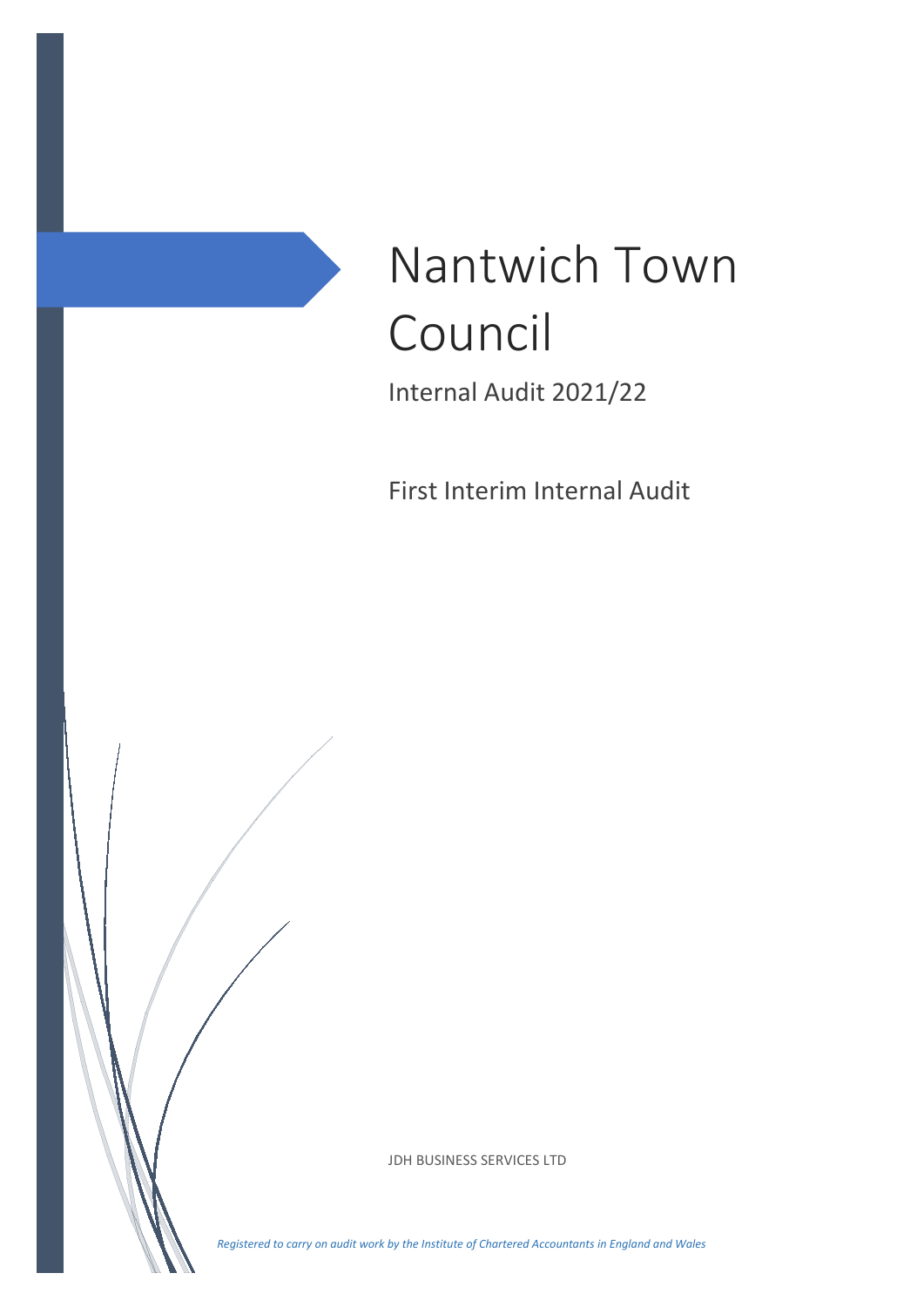The internal audit of Nantwich Town Council is carried out by undertaking the following tests as specified on the AGAR Annual Return for Local Councils in England:

Checking that books of account have been properly kept throughout the year

 Checking a sample of payments to ensure that the Council's financial regulations have been met, payments are supported by invoices, expenditure is approved, and VAT is correctly accounted for

- Reviewing the Council's risk assessment and ensuring that adequate arrangements are in place to manage all identified risks
- Verifying that the annual precept request is the result of a proper budgetary process; that budget progress has been regularly monitored and that the council's reserves are appropriate
- Checking income records to ensure that the correct price has been charged, income has been received, recorded and promptly banked and VAT is correctly accounted for
- Reviewing petty cash records to ensure payments are supported by receipts, expenditure is approved and VAT is correctly accounted for
- Checking that salaries to employees have been paid in accordance with Council approvals and that PAYE and NI requirements have been properly applied
- Checking the accuracy of the asset and investments registers
- Testing the accuracy and timeliness of periodic and year-end bank account reconciliation(s)
- Year end testing on the accuracy and completeness of the financial statements

The interim internal audits provide evidence to support the annual internal audit conclusion on the AGAR Annual Return for local councils.

#### **Conclusion**

On the basis of the internal audit work carried out, which was limited to the tests indicated above, in our view the council's system of internal controls is in place, adequate for the purpose intended and effective, subject to the recommendations reported in the action plan overleaf.

As part of the internal audit work for the next financial year we will follow up all recommendations included in the action plan.

# **JDH Business Services Limited**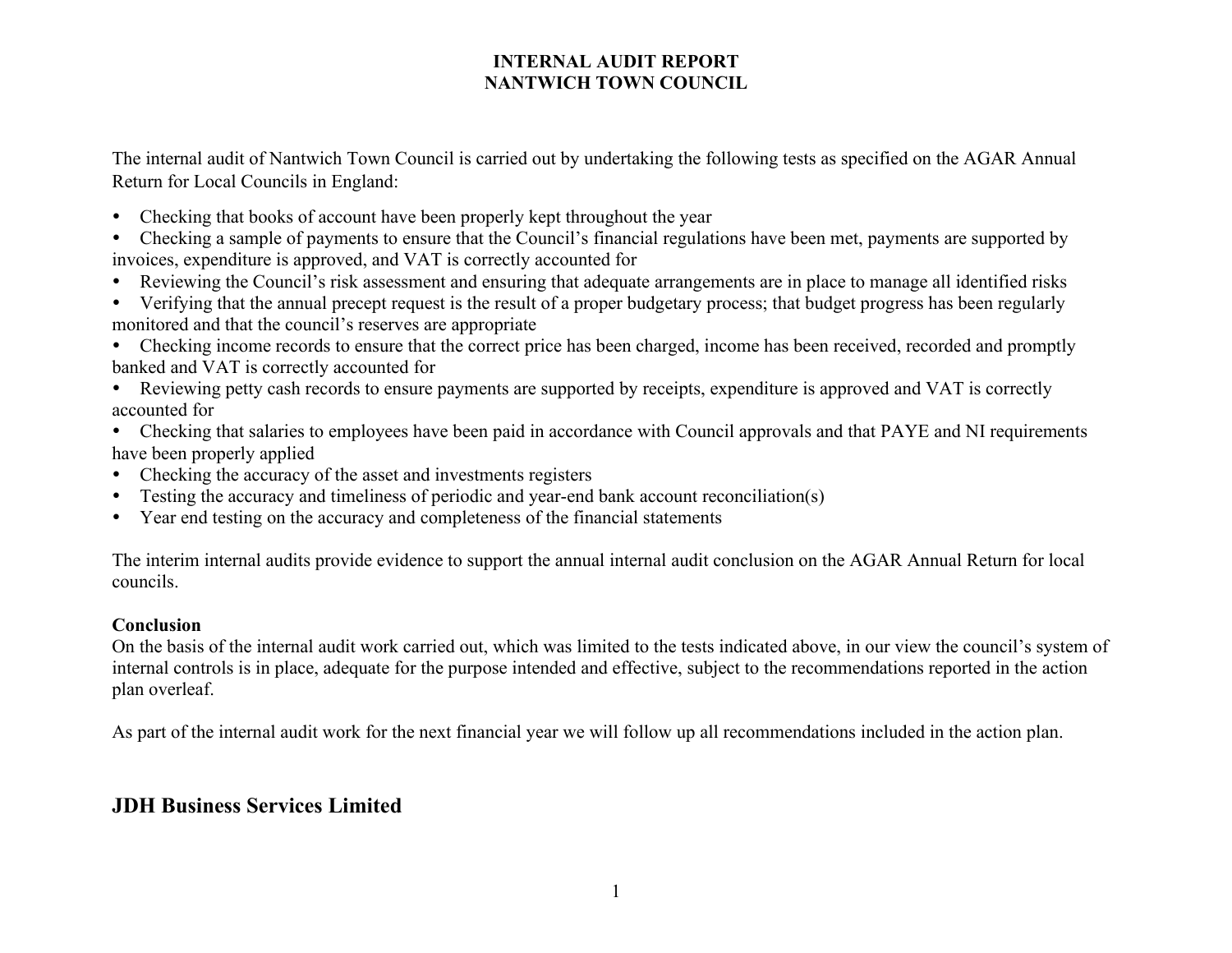# **ACTION PLAN**

|                | <b>ISSUE</b>                                                                                                                                                                                                                                                                                                                                                                                                                                                       | <b>RECOMMENDATION</b>                                                                                                                      | <b>FOLLOW UP</b>                                                                                                                                   |  |  |  |
|----------------|--------------------------------------------------------------------------------------------------------------------------------------------------------------------------------------------------------------------------------------------------------------------------------------------------------------------------------------------------------------------------------------------------------------------------------------------------------------------|--------------------------------------------------------------------------------------------------------------------------------------------|----------------------------------------------------------------------------------------------------------------------------------------------------|--|--|--|
| $\mathbf{1}$   | Financial regulations for payment cards<br>require that card limits will be set by the<br>Finance Committee and that employees<br>will be designated for the use of cards.                                                                                                                                                                                                                                                                                         | The Finance Committee should set card<br>limits for payment cards and clearly<br>designate which employee(s) can use<br>payment cards.     | Clerks response: To be addressed by<br>Finance Committee when reviewing the<br>Financial Regulations.                                              |  |  |  |
| $\overline{2}$ | Financial regulations section 4 covers the<br>authority to spend and determines that the<br>Clerk, in conjunction with Chairman of<br>Council or Chairman of the appropriate<br>committee, has the authority to spend for<br>any items below £2,500. However, section<br>4. requires that the authority is to be<br>evidenced by an authorisation slip duly<br>signed by the Clerk, and by the appropriate<br>Chairman. This control is not currently in<br>place. | The council should ensure compliance with<br>the authority to spend requirements of the<br>Financial Regulations for items up to<br>£2500. | Clerks response: Financial regulations to<br>be reviewed and revised to meet town<br>council day operational activities (as<br>above)              |  |  |  |
| 3              | Expenditure testing<br>The current review control for OneCard is<br>that a councillor signs total OneCard<br>monthly spend. There is no evidence of a<br>review by council of the individual<br>OneCard payments.                                                                                                                                                                                                                                                  | All OneCard payments should be reviewed<br>by council and the review should be<br>evidence by a councillor signature.                      | Clerks response: Process has already been<br>amended. Two signatories now review<br>monthly one card statement signing off<br>individual payments. |  |  |  |
|                | 2020/21 year end internal audit                                                                                                                                                                                                                                                                                                                                                                                                                                    |                                                                                                                                            |                                                                                                                                                    |  |  |  |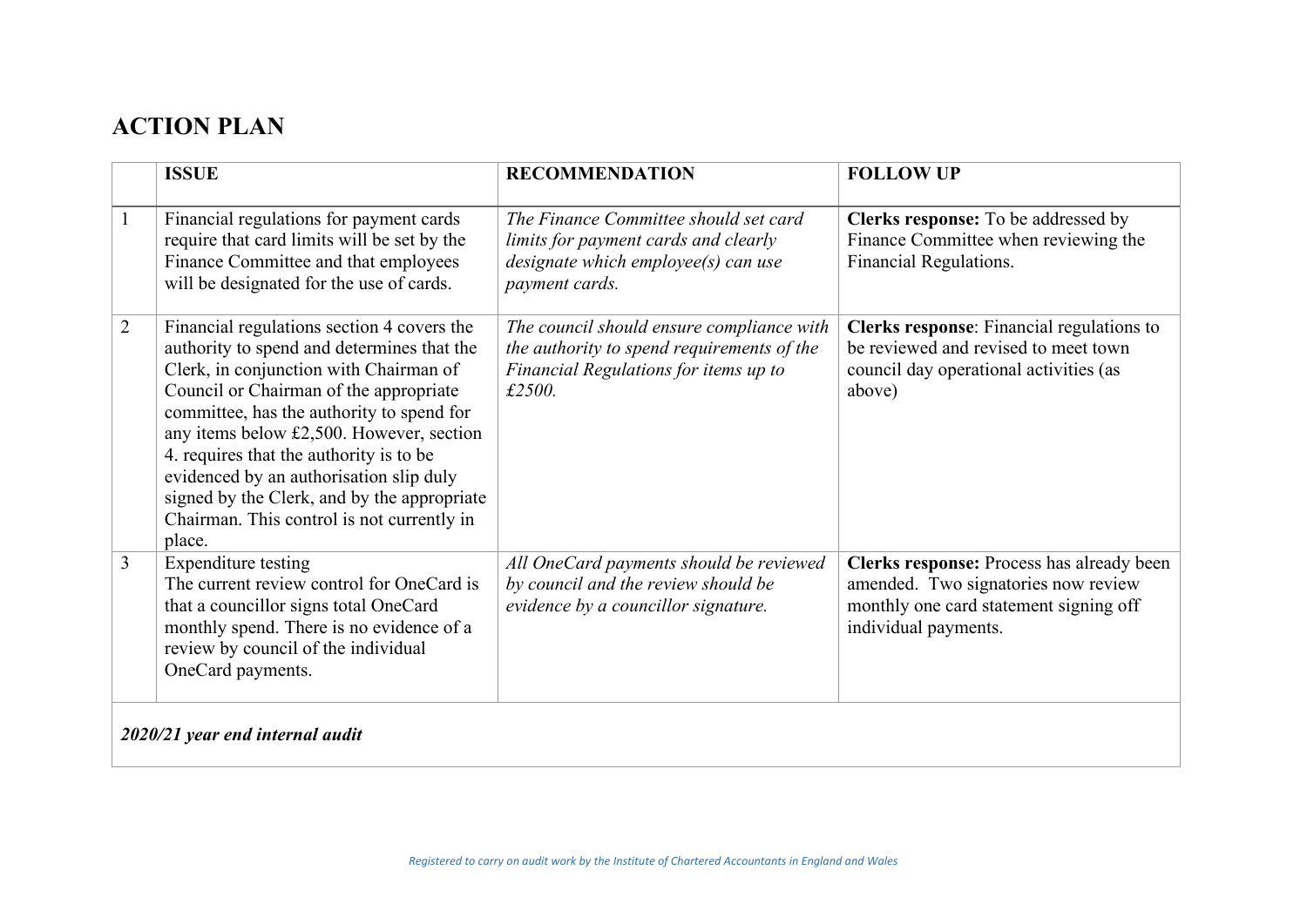| $\mathbf{1}$   | The risk assessment was not reviewed,<br>updated and approved by council during<br>2020/21. The current risk assessment does<br>not address the risks of supplier<br>(procurement) fraud.                                                                                                                                                                           | The risk assessment should be reviewed,<br>updated and approved by full council each<br>financial year.<br>The risk assessment should be updated to<br>include supplier (procurement) fraud<br>including the adequacy of supplier<br>onboarding controls.                                                                       | Implemented in April 2021 |
|----------------|---------------------------------------------------------------------------------------------------------------------------------------------------------------------------------------------------------------------------------------------------------------------------------------------------------------------------------------------------------------------|---------------------------------------------------------------------------------------------------------------------------------------------------------------------------------------------------------------------------------------------------------------------------------------------------------------------------------|---------------------------|
|                | 2020/21 third interim internal audit                                                                                                                                                                                                                                                                                                                                |                                                                                                                                                                                                                                                                                                                                 |                           |
| $\mathbf{1}$   | A review of employee contracts carried out<br>by the clerk identified that two staff had no<br>contracts, contracts that were in place were<br>not standardised across the council, and<br>there was no employee handbook in place.<br>A HR company were procured to address<br>the contract issues identified by the clerk<br>and to produce an employee handbook. | The council should ensure that in future all<br>new starters receive the standardised<br>council employment contract and a copy of<br>the staff handbook.                                                                                                                                                                       | Implemented               |
| $\overline{2}$ | The council is party to a number of<br>contracts with varying lengths and<br>conditions.                                                                                                                                                                                                                                                                            | The council should establish a contracts<br>register which should be regularly<br>reviewed to identify those contracts where<br>the upcoming end date signifies that a<br>tender or quotation process is required, or<br>whether a decision is needed regarding an<br>extension which is provided for in the<br>contract terms. | Implemented               |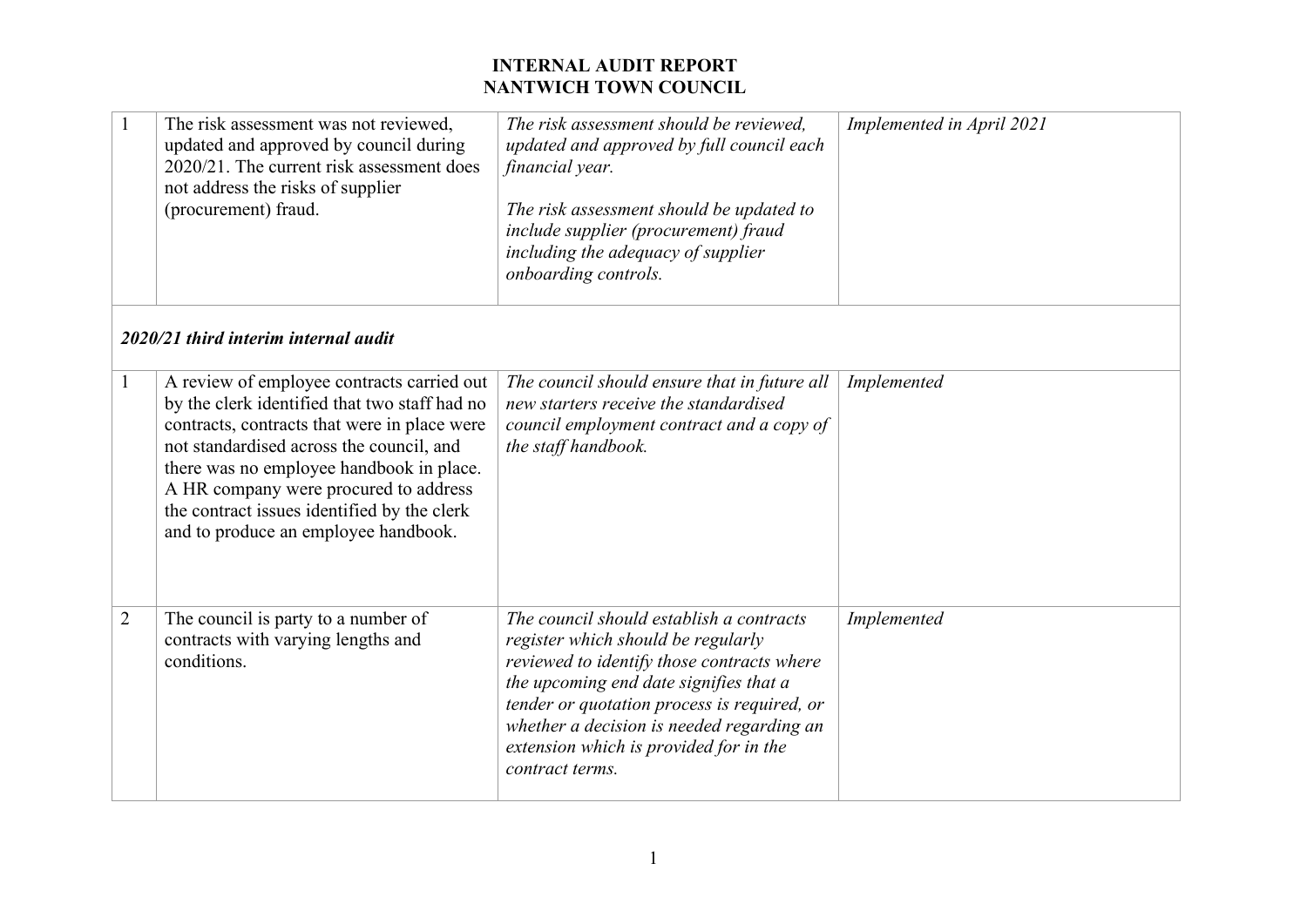| $\overline{3}$ | The VAT number of suppliers for material<br>contracts are not verified before entering<br>into the contract.                                                                                                                                                                                                                                                                                                                                                                                                                      | A VAT fraud prevention check should<br>involve verification of the VAT number and<br>address details of a new major supplier<br>before entering into a material contract.          | <b>Noted</b> |
|----------------|-----------------------------------------------------------------------------------------------------------------------------------------------------------------------------------------------------------------------------------------------------------------------------------------------------------------------------------------------------------------------------------------------------------------------------------------------------------------------------------------------------------------------------------|------------------------------------------------------------------------------------------------------------------------------------------------------------------------------------|--------------|
|                | 2020/21 second interim internal audit                                                                                                                                                                                                                                                                                                                                                                                                                                                                                             |                                                                                                                                                                                    |              |
| $\mathbf{1}$   | There is no system is in place to ensure<br>that market cash receipts are agreed to<br>underlying activity as part of standard<br>reconciliation procedures. In the absence<br>of this control, there is no assurance that all<br>market cash receipts due have actually<br>been collected, banked and recorded in the<br>council accounting system.                                                                                                                                                                              | Controls need to be introduced into the<br>markets cash income system that reconcile<br>predicted cash receipts to market receipts<br>issued, cash collected and bankings.         | Implemented  |
| $\overline{2}$ | To date there has been no fair pricing<br>method applied to charging for markets<br>and allotments such as pitch/plot area, with<br>the result that over time charges to<br>individuals per m2 have varied<br>significantly. In addition, council were not<br>approving actual individual market rent<br>increases annually. The clerk has acted on<br>this historic issue and carried out a detailed<br>incomes and pricing review and developed<br>a new policy that standardises charges per<br>m2 for allotments and markets. | After adoption of the new pricing policy<br>the council should annually review and<br>approve the new price lists for markets,<br>allotments and all other chargeable<br>services. | Implemented  |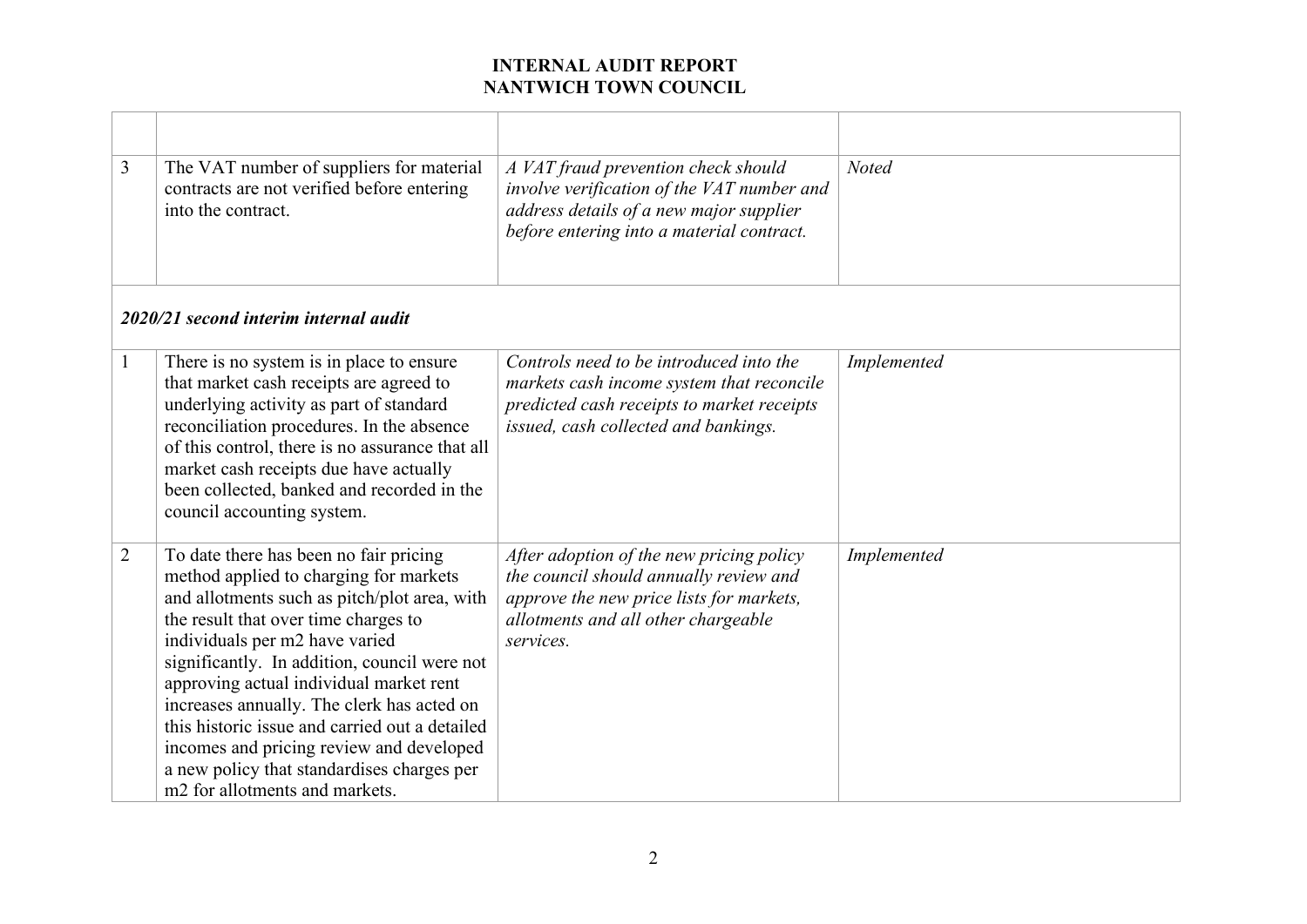| $\overline{3}$ | The invoice receipts provided to market<br>traders do not separately identify the VAT<br>they can reclaim on utilities and actual<br>pitch rent and there are different levels of<br>VAT applicable to each of these supplies.                                                                                                                                                       | The council should issue receipt invoices<br>to market traders that fully analyse net<br>supply types (ie utilities and pitch rent) and<br>associated VAT charges.                                                                                                                                                                                                                                                                                                               | Implemented                          |
|----------------|--------------------------------------------------------------------------------------------------------------------------------------------------------------------------------------------------------------------------------------------------------------------------------------------------------------------------------------------------------------------------------------|----------------------------------------------------------------------------------------------------------------------------------------------------------------------------------------------------------------------------------------------------------------------------------------------------------------------------------------------------------------------------------------------------------------------------------------------------------------------------------|--------------------------------------|
|                | 2020/21 first interim internal audit                                                                                                                                                                                                                                                                                                                                                 |                                                                                                                                                                                                                                                                                                                                                                                                                                                                                  |                                      |
| $\mathbf{1}$   | The council will soon be reviewing the<br>budget and precept for 2021/22 and the<br>decision making will be challenging due to<br>the ongoing pandemic and the associated<br>restrictions to the services that the council<br>is able to keep open for the public.                                                                                                                   | It is important that council are able to<br>review a series of budget options to ensure<br>comprehensive management information is<br>available for the precept decision. The<br>budget options should incorporate<br>sensitivity analysis, for instance, for a<br>variable number of months the services are<br>projected to be open for hire/events. These<br>budget options should also build in the<br>required reserve levels of the council as<br>noted below in issue 2.) | Implemented through budget workshops |
| $\overline{2}$ | The council has adopted a reserves policy<br>that requires general reserves of between 3<br>and 6 months of the precept level. This<br>policy would require a minimum general<br>reserve of £168k at the year end. However,<br>current projections for 2020/21 indicate the<br>year end general reserve will be materially<br>below this level due to the impact of the<br>pandemic. | The council should establish a medium<br>term financial plan to replenish general<br>reserves to adequate levels.                                                                                                                                                                                                                                                                                                                                                                | Implemented                          |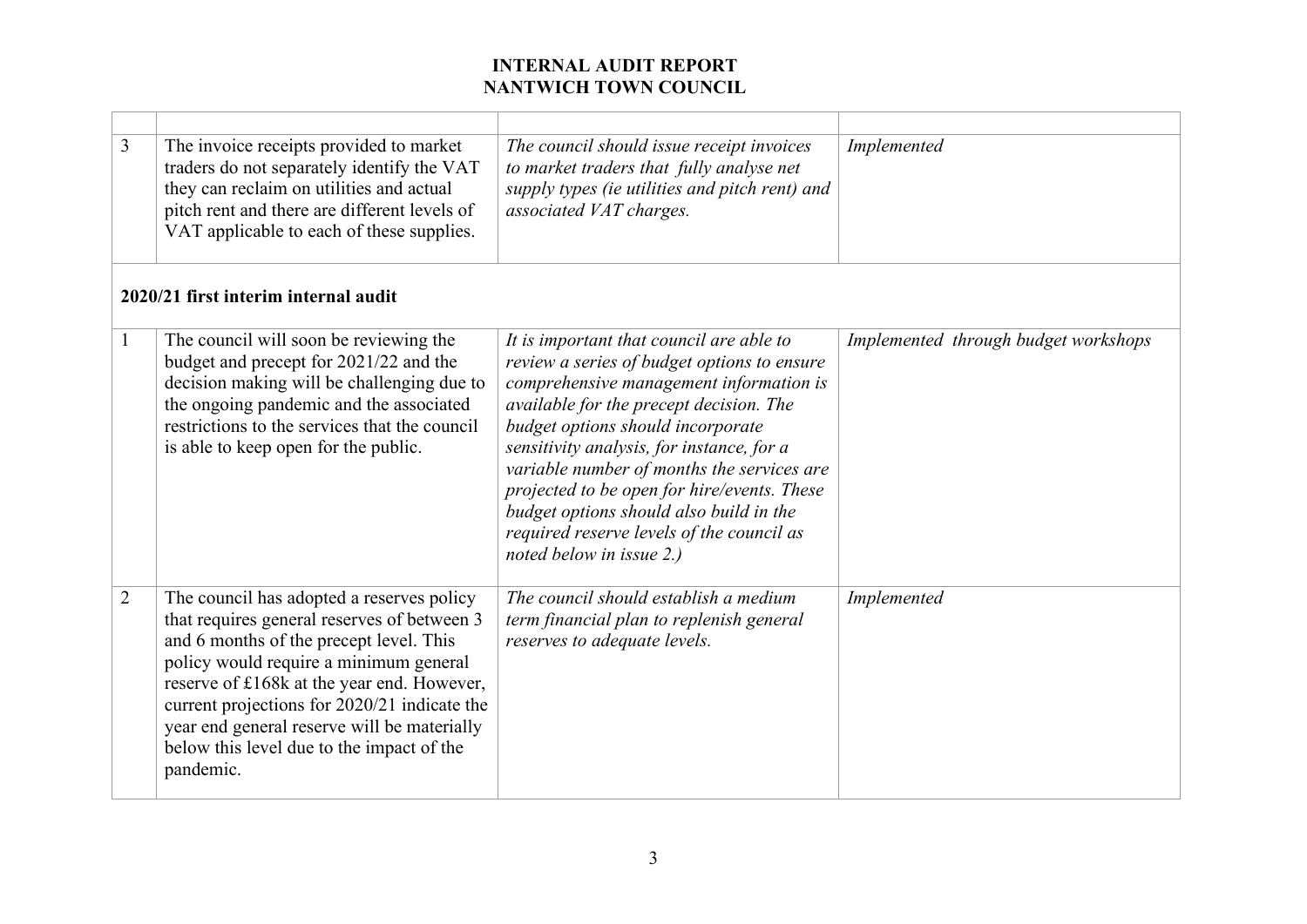| 3              | The planned completion date of the<br>extension to the civic hall is by 31 <sup>st</sup> March<br>2021. The current 2020/21 budget assumes<br>no VAT will be recoverable on the scheme<br>as the partial exemption threshold of £7500<br>will be breached by a substantial amount.<br>However, the 2020/21 budget does not<br>include an entry for irrecoverable input<br>VAT relating to all other VAT exempt<br>council services. This is important as no<br>input VAT relating to exempt council<br>services will be able to be reclaimed in<br>2020/21 if the £7500 partial exemption<br>threshold is breached. | The 2020/21 budget should include a line<br>for irrecoverable input VAT relating to<br>exempt supplies in addition to the<br><i>irrecoverable VAT on the civic hall</i><br>extension.                                                                                 | Civic hall extension has not been<br>progressed as at date of follow up.                                    |
|----------------|---------------------------------------------------------------------------------------------------------------------------------------------------------------------------------------------------------------------------------------------------------------------------------------------------------------------------------------------------------------------------------------------------------------------------------------------------------------------------------------------------------------------------------------------------------------------------------------------------------------------|-----------------------------------------------------------------------------------------------------------------------------------------------------------------------------------------------------------------------------------------------------------------------|-------------------------------------------------------------------------------------------------------------|
| $\overline{4}$ | Input VAT had been incorrectly applied to<br>the annual insurance schedule in the RBS<br>ledger system and, as a result, the VAT<br>was incorrectly reclaimed. There is no<br>VAT on annual insurance policies. The<br>previous year's ledger was checked onsite<br>by officers to confirm the error was one<br>off.                                                                                                                                                                                                                                                                                                | The overclaim of VAT should be corrected<br>in the next VAT return.<br>Care should be taken when posting<br>invoices into the RBS ledger system to<br>ensure only those supplies where VAT has<br>validly been charged are processed with<br>input VAT in the ledger. | Implemented – this was an isolated error                                                                    |
| 5              | A review of cybersecurity measures<br>currently in place at the council identified<br>the following:<br>No cybersecurity policy has been<br>adopted                                                                                                                                                                                                                                                                                                                                                                                                                                                                 | A cybersecurity policy should be adopted<br>and implemented by the council                                                                                                                                                                                            | Implemented - Training and new policies<br>developed by PRISM cyber essentials and<br>accreditation passed. |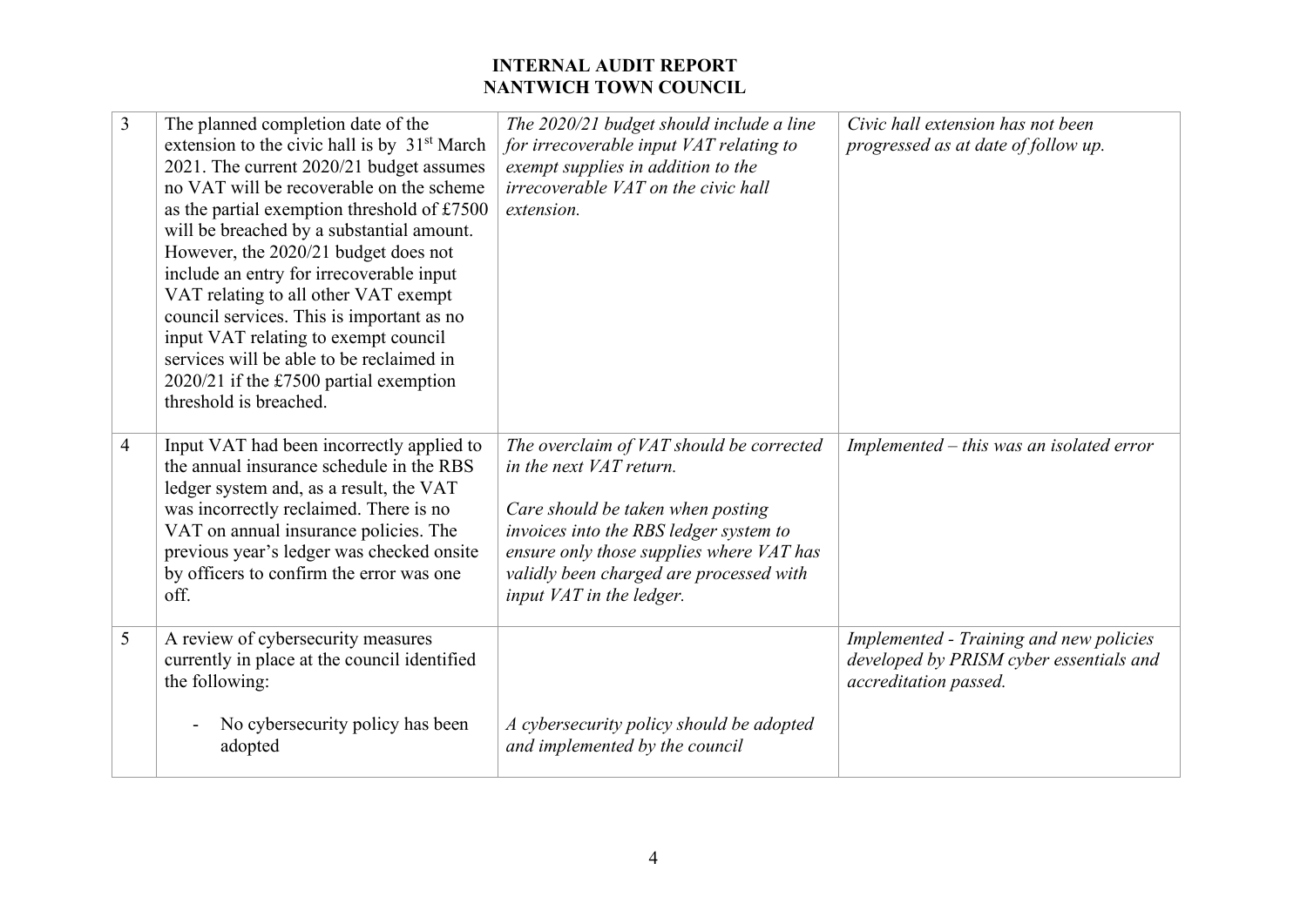|              | Two factor authentication has only<br>been confirmed for the council<br>mobile phone used by the clerk                                                                                                                                                                                                                                                                                                                                                                                                                                                                                                                                                                                                                                                                                            | The council should ensure two factor<br>authentication is applied to all council<br>mobile devices                                                                                                                                                                                                                                            |             |
|--------------|---------------------------------------------------------------------------------------------------------------------------------------------------------------------------------------------------------------------------------------------------------------------------------------------------------------------------------------------------------------------------------------------------------------------------------------------------------------------------------------------------------------------------------------------------------------------------------------------------------------------------------------------------------------------------------------------------------------------------------------------------------------------------------------------------|-----------------------------------------------------------------------------------------------------------------------------------------------------------------------------------------------------------------------------------------------------------------------------------------------------------------------------------------------|-------------|
|              | 2019/20 year end internal audit                                                                                                                                                                                                                                                                                                                                                                                                                                                                                                                                                                                                                                                                                                                                                                   |                                                                                                                                                                                                                                                                                                                                               |             |
| $\mathbf{1}$ | <b>Reserves</b><br>The balance sheet and accounts initially<br>submitted for internal audit showed the<br>following reserves position:<br>General Funds -£116,220<br>Earmarked Reserves +£81,000<br>Capital Receipts Reserve +£868,888<br>Therefore, the council was reporting<br>negative general reserves, implying there<br>was a serious issue with regard to the<br>current and ongoing financial position of<br>the council. Further investigation identified<br>that the situation has arisen because over a<br>number of years the council had been<br>financing capital expenditure from current<br>revenue or revenue reserves, whilst<br>maintaining the capital receipts reserve at<br>consistent levels. The capital receipts<br>reserves can be applied for capital<br>expenditure. | The budget setting process must be<br>improved with full account taken of all<br>available reserves for resourcing capital<br>expenditure and reported against<br>regularly.<br>The scrutiny by council of year end<br>accounts should be more rigorous to<br>enable identification of issues with reserve<br>levels at a much earlier stage. | Implemented |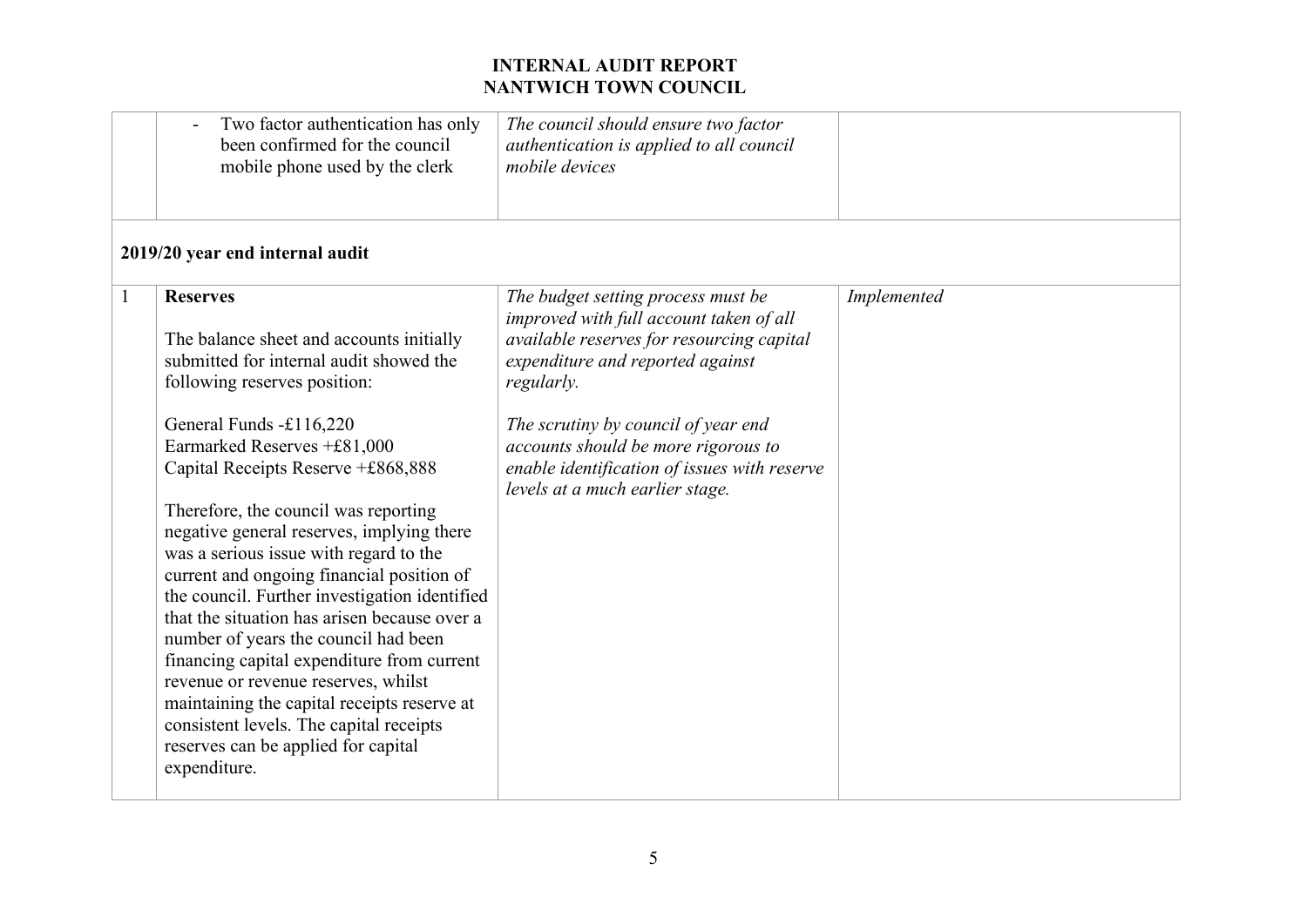| Therefore, the absence of appropriate         |  |
|-----------------------------------------------|--|
| budgeting and resourcing for capital          |  |
| expenditure over a long term period had       |  |
| brought to council to a position of negative  |  |
| general reserves.                             |  |
|                                               |  |
| In order to resolve this situation, the clerk |  |
| has secured specialist advice and has         |  |
| carried out the following:                    |  |
|                                               |  |
|                                               |  |
| Identification of all the significant         |  |
| capital expenditure from the years            |  |
| 2013/14 to 2019/20 which totalled             |  |
| £283,000                                      |  |
|                                               |  |
| Review of earmarked reserves to               |  |
| identify actual requirements for              |  |
| 2020/21 onwards which identified              |  |
| £41,000 of earmarked reserves no              |  |
| longer required                               |  |
|                                               |  |
| A report to council securing                  |  |
| authorisation from council to                 |  |
|                                               |  |
| retrospectively use the capital               |  |
| receipts reserve to apply against all         |  |
| the identified capital expenditure,           |  |
| and to confirm required earmarked             |  |
| reserves                                      |  |
|                                               |  |
| Updating the RBS financial ledger             |  |
| and accounts to evidence the                  |  |
| amended reserves position                     |  |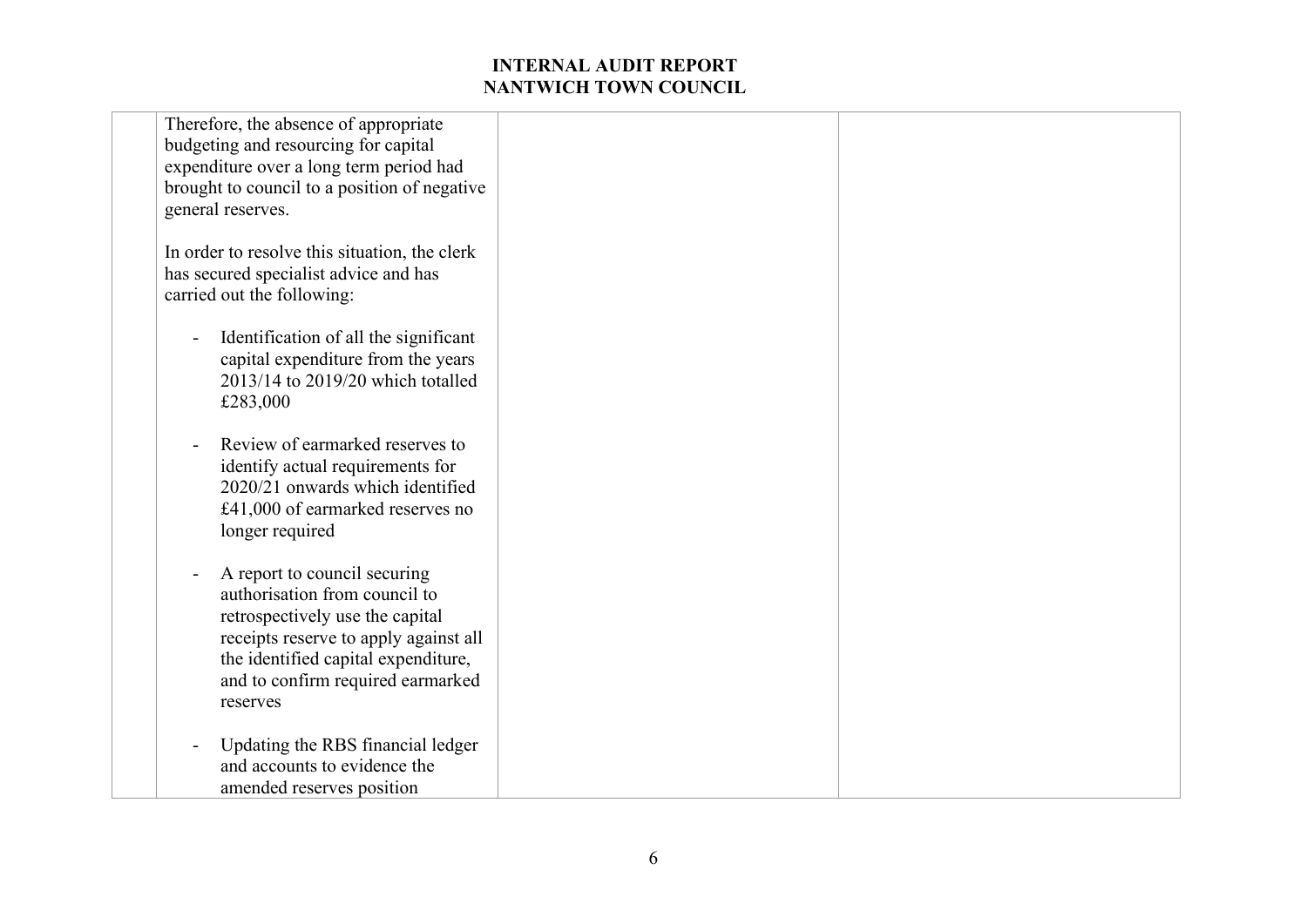|                | The impact of the above exercise was to<br>increase General Funds by £324,000 to<br>$+£207,781$ and to reduce the Capital<br>Receipts Reserve to +£585,888.<br>As General Funds are now positive and<br>equate to 33% of the precept level the<br>council general fund is within sector<br>guidance of 25% to 100% of the precept. |                                                                                                                                                                                                                                             |             |
|----------------|------------------------------------------------------------------------------------------------------------------------------------------------------------------------------------------------------------------------------------------------------------------------------------------------------------------------------------|---------------------------------------------------------------------------------------------------------------------------------------------------------------------------------------------------------------------------------------------|-------------|
| $\overline{2}$ | <b>VAT</b>                                                                                                                                                                                                                                                                                                                         |                                                                                                                                                                                                                                             | Implemented |
|                | As recommended in our interim audit the<br>council has secured the input of a VAT<br>specialist to review VAT incomes/output<br>categories at the council and then carry out<br>partial exemption calculations for all<br>outstanding years:                                                                                       | All recommendation within the VAT<br>specialist report need to be implemented as<br>soon as is practicable.                                                                                                                                 |             |
|                | Partial Exemption - The VAT<br>calculations identified that in<br>2019/20 the £7500 partial<br>exemption threshold has been<br>breached and £9159 of<br>irrecoverable VAT is due to                                                                                                                                                | A partial exemption calculation must be<br>carried out annually to evidence whether<br>the £7500 partial exemption threshold has<br>been breached.<br>We need to see evidence that the $VAT$<br>adjustment reflecting the liability to HMRC | Implemented |
|                | HMRC. However, when the RBS<br>remote support adjusted the ledger t<br>to reflect this, the entire quarter<br>four VAT analysis was adjusted by<br>journal to a £9159 net VAT<br>creditor. We notified the clerk that                                                                                                              | of £9159 has been correctly journaled in<br>the ledger and therefore the Balance Sheet<br>debtor/creditor position is accurate.                                                                                                             |             |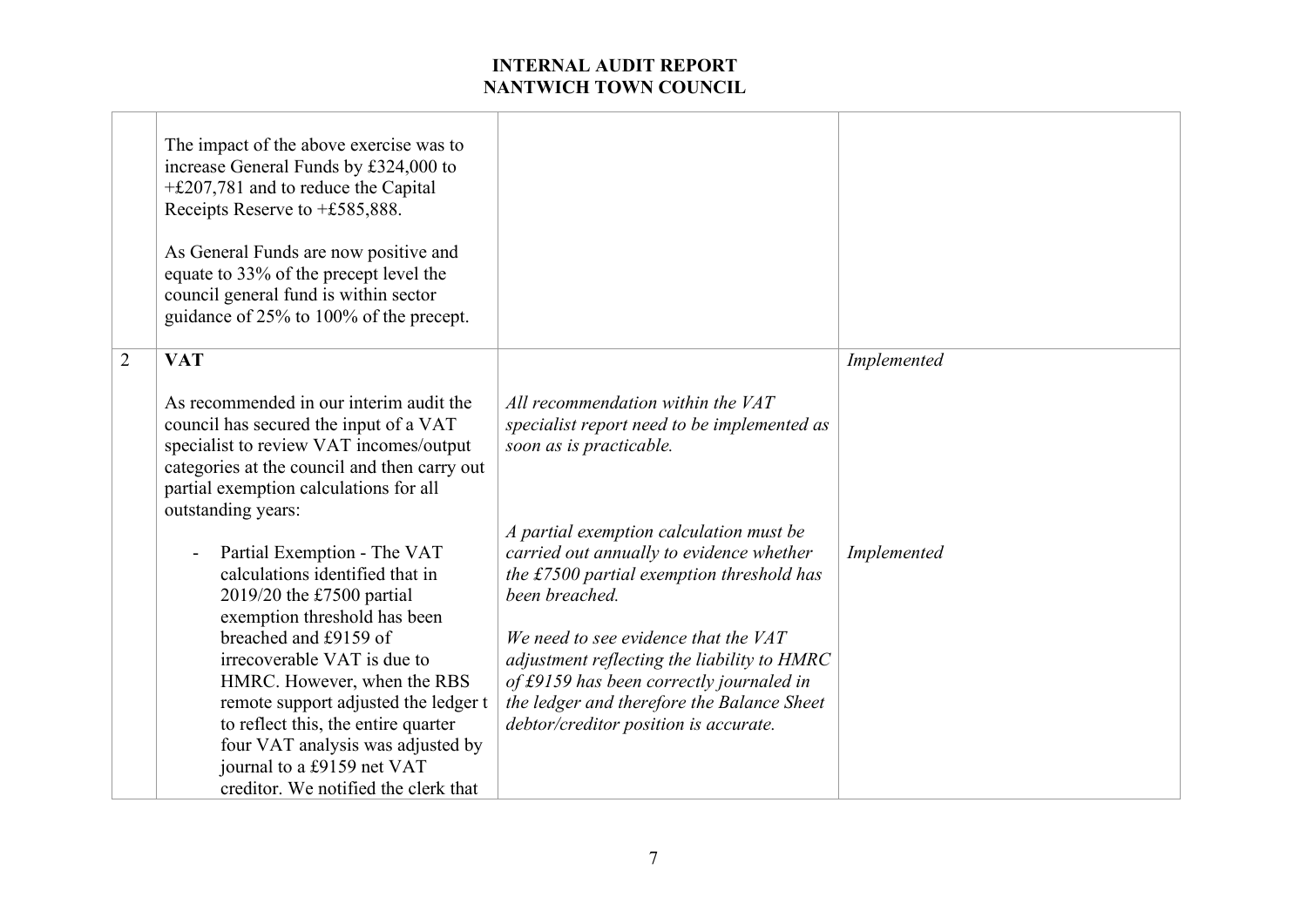|   | this was incorrect and that all the<br>net VAT position of quarter four<br>inputs and outputs had actually<br>been excluded from the Balance<br>Sheet, which meant a net reclaim<br>had been omitted. We have yet to<br>see an amended final RBS ledger<br>that correctly reflects the VAT<br>position at the year end.<br>Other VAT issues – the VAT report<br>identifies a number of areas where<br>VAT may well have been<br>accounted for incorrectly including<br>not charging VAT on admissions to<br>performances, potential VAT to be<br>charged on market gazebos and<br>pitches and commissions for sales.<br>Therefore, it is likely the council<br>will be liable for further VAT<br>calculated over the statutory four<br>year period. | Each category of potential VAT liability<br><i>identified by the VAT report needs to be</i><br>reviewed with reference to HMRC VAT<br>guidance and analysed over the four year<br>statutory period to calculate any further<br>VAT liabilities. If necessary written<br>clarification should be sought from<br>HMRC. When completed, the following<br>quarter VAT return will need a journal<br>entry for the total of any further VAT<br>liability identified. |             |
|---|-----------------------------------------------------------------------------------------------------------------------------------------------------------------------------------------------------------------------------------------------------------------------------------------------------------------------------------------------------------------------------------------------------------------------------------------------------------------------------------------------------------------------------------------------------------------------------------------------------------------------------------------------------------------------------------------------------------------------------------------------------|-----------------------------------------------------------------------------------------------------------------------------------------------------------------------------------------------------------------------------------------------------------------------------------------------------------------------------------------------------------------------------------------------------------------------------------------------------------------|-------------|
| 3 | <b>Fixed assets</b>                                                                                                                                                                                                                                                                                                                                                                                                                                                                                                                                                                                                                                                                                                                                 | The council need to review the 2019/20<br>fixed asset register and ensure that all                                                                                                                                                                                                                                                                                                                                                                              | Implemented |
|   | The asset register total of £482,034                                                                                                                                                                                                                                                                                                                                                                                                                                                                                                                                                                                                                                                                                                                | capital items that are additions have been                                                                                                                                                                                                                                                                                                                                                                                                                      |             |
|   | did not agree to the AGAR fixed<br>asset disclosure of £442,034                                                                                                                                                                                                                                                                                                                                                                                                                                                                                                                                                                                                                                                                                     | included in the asset register at cost. $A$<br>retrospective review of previous years                                                                                                                                                                                                                                                                                                                                                                           |             |
|   |                                                                                                                                                                                                                                                                                                                                                                                                                                                                                                                                                                                                                                                                                                                                                     | should be carried out to identify all fixed                                                                                                                                                                                                                                                                                                                                                                                                                     |             |
|   | Public Sector deposit funds with                                                                                                                                                                                                                                                                                                                                                                                                                                                                                                                                                                                                                                                                                                                    | assets purchased but not previously                                                                                                                                                                                                                                                                                                                                                                                                                             |             |
|   | instant access have been moved to                                                                                                                                                                                                                                                                                                                                                                                                                                                                                                                                                                                                                                                                                                                   | included in the asset register.                                                                                                                                                                                                                                                                                                                                                                                                                                 |             |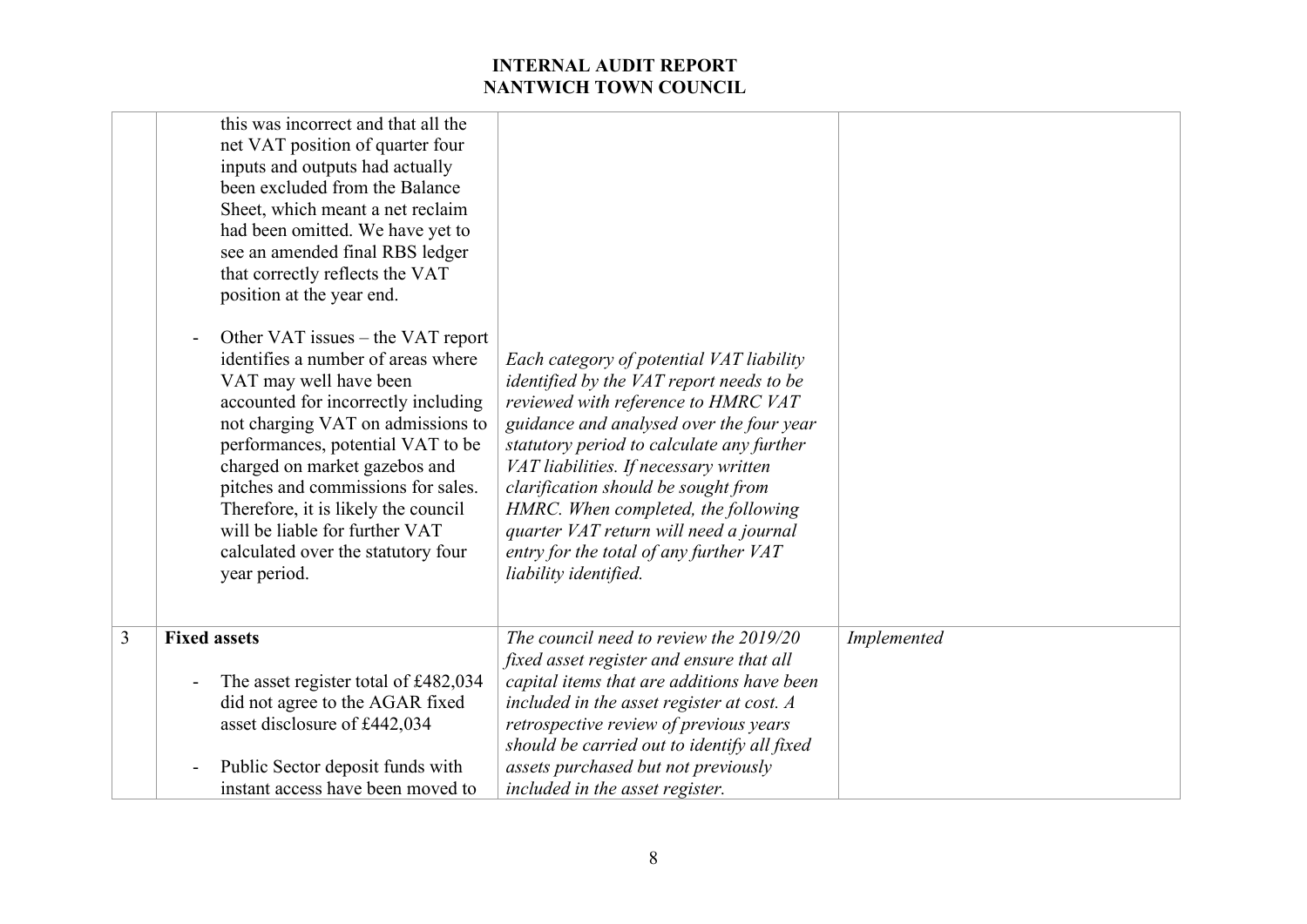|                | cash and bank within the balance<br>sheet from fixed assets after the<br>council sought guidance on this<br>issue after our interim report<br>recommendation. The External<br>auditor may require 2018/19 to be<br>restated (and 2017/18 brought<br>forward balances to ensure a<br>consistent comparison between<br>financial years<br>A review of the exercise to identify<br>previous capital expenditure<br>detailed in 1.) above and<br>comparison with the asset register<br>identified that a significant number<br>of material plant, equipment,<br>enhancement expenditure and other<br>asset additions have never been<br>recorded in the asset register<br>We identified a Tallescope asset<br>from our in expenditure testing that<br>had been added with no value to the<br>asset register | The council need to review capital<br>expenditure annually and update the asset<br>register for capital items purchased which<br>are owned by the council. |             |
|----------------|---------------------------------------------------------------------------------------------------------------------------------------------------------------------------------------------------------------------------------------------------------------------------------------------------------------------------------------------------------------------------------------------------------------------------------------------------------------------------------------------------------------------------------------------------------------------------------------------------------------------------------------------------------------------------------------------------------------------------------------------------------------------------------------------------------|------------------------------------------------------------------------------------------------------------------------------------------------------------|-------------|
| $\overline{4}$ | There is a new internal control objective<br>(Objective L) in the AGAR internal audit<br>certificate that requires internal audit to<br>conclude on whether the Public Rights<br>Notice during the previous Summer<br>(2018/19 financial year) was compliant<br>with the Regulations.                                                                                                                                                                                                                                                                                                                                                                                                                                                                                                                   | The council should ensure evidence is<br>retained to demonstrate compliance with<br>the legal requirements for the Annual<br>Notice of Public Rights.      | Implemented |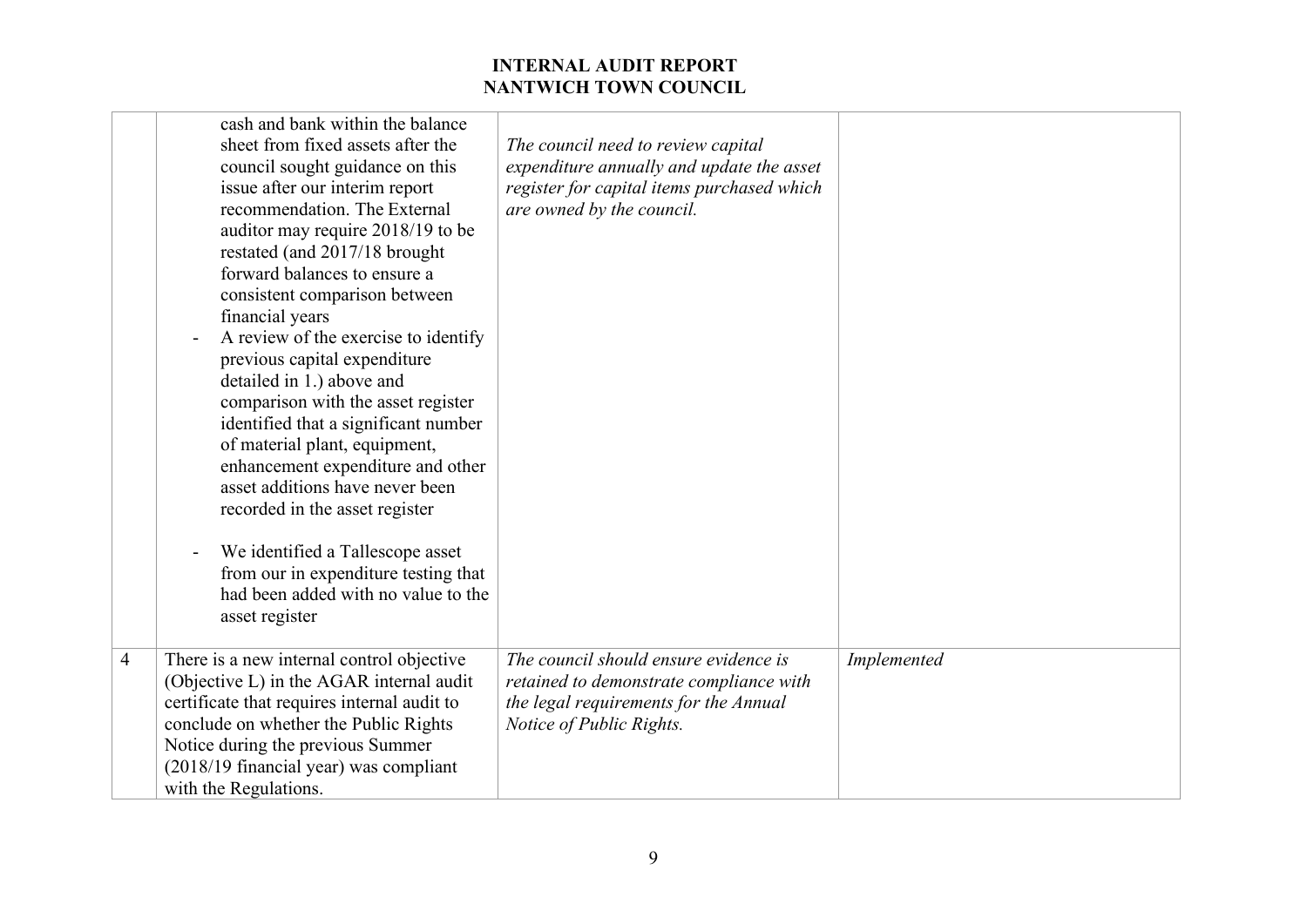|                | The date the public notice was displayed<br>was not recorded on the public notice and<br>no other evidence was available to show<br>which date the public notice was displayed<br>eg a dated photograph of when the notice<br>was included on the noticeboard(s) and<br>website. Therefore, we are unable to<br>conclude whether the council complied<br>with the requirements for the Public Rights<br>Notice for 2018/19. |                                                                                                                                                                                                                                                                                      |                                                                                                     |  |  |
|----------------|-----------------------------------------------------------------------------------------------------------------------------------------------------------------------------------------------------------------------------------------------------------------------------------------------------------------------------------------------------------------------------------------------------------------------------|--------------------------------------------------------------------------------------------------------------------------------------------------------------------------------------------------------------------------------------------------------------------------------------|-----------------------------------------------------------------------------------------------------|--|--|
| 5              | 2020/21.                                                                                                                                                                                                                                                                                                                                                                                                                    | Review of feedback regarding the issues raised previously indicate that progress had been made in improving internal financial controls.<br>However, in order to ensure these improvements are embedded we will follow up all previous issues in the first interim internal audit of |                                                                                                     |  |  |
|                | Interim internal audit three                                                                                                                                                                                                                                                                                                                                                                                                |                                                                                                                                                                                                                                                                                      |                                                                                                     |  |  |
| 1              | The finance committee minutes state<br>approval for the monthly payments<br>schedule and do not itemise each payment<br>within the minutes. The separate schedule<br>is authorised by the Chair.<br>The total amount of payments approved is<br>not stated within the minutes.                                                                                                                                              | When payments are approved within the<br>minutes via a separate schedule, the total<br>value of the schedule should be stated<br>within the minutes.                                                                                                                                 | Implemented                                                                                         |  |  |
| $\overline{2}$ | Testing of box office income and<br>discussion with staff found that the<br>Council have not been charging VAT on<br>tickets sold for events that they have<br>organised. This is currently being reviewed                                                                                                                                                                                                                  | The Council must ensure that they are<br>charging VAT correctly and implement any<br>actions recommended by the VAT<br>specialist.                                                                                                                                                   | Implemented $-$ a disclosure for the<br>additional VAT due to HMRC has been<br>made by the council. |  |  |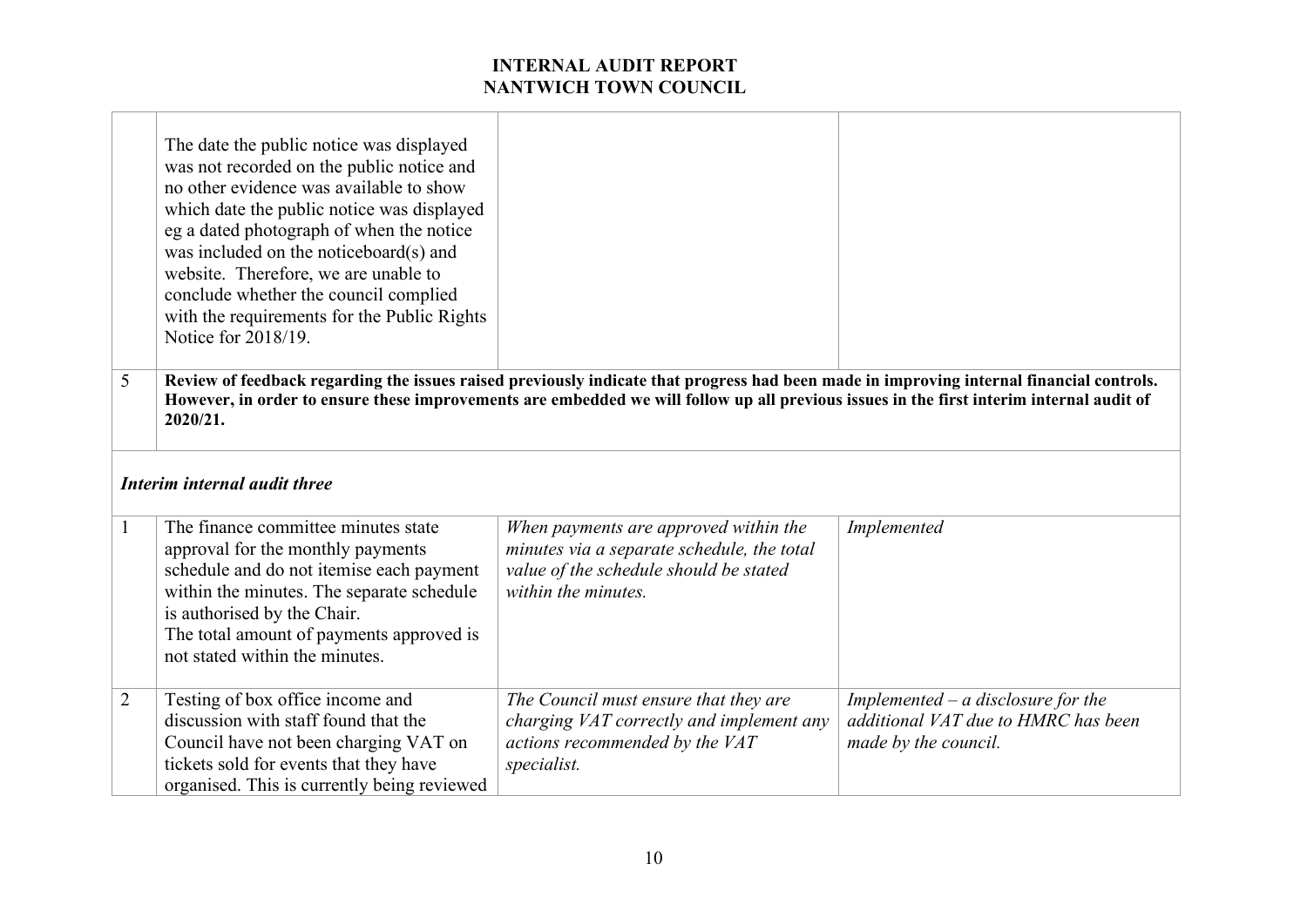|                | by a VAT specialist in order to calculate<br>any VAT liability.                                                                                                                                                                                                                                  |                                                                                                                                                                                                                       |                                                        |  |  |
|----------------|--------------------------------------------------------------------------------------------------------------------------------------------------------------------------------------------------------------------------------------------------------------------------------------------------|-----------------------------------------------------------------------------------------------------------------------------------------------------------------------------------------------------------------------|--------------------------------------------------------|--|--|
| 3              | As part of our income testing we attempted<br>to reconcile the income recorded in the<br>ledger for 'Santa's Dizzy Day' to the box<br>office records.<br>We found the following:<br>Ledger income (combination of two codes)<br>$= £6597.50$<br>Box office income = £9623.00                     | The Council should reconcile the box<br>office system to the ledger for each event<br>and should provide explanations for any<br>differences.<br>This recommendation applies to all income<br>systems of the Council. | See $2020/21$ second interim report -<br>income issues |  |  |
|                | <b>Interim Audit Two</b>                                                                                                                                                                                                                                                                         |                                                                                                                                                                                                                       |                                                        |  |  |
| $\mathbf{1}$   | <b>Income - Room hire</b><br>Testing of Civic Hall room hire income<br>found that for the following booking, a<br>bookings form could not be located :<br>11/7/19 5pm-11pm invoice 3439<br>Testing of Brookfield room hire income<br>found that booking forms were not used for<br>any bookings. | Booking forms should be in place for all<br>bookings.                                                                                                                                                                 | Implemented                                            |  |  |
| $\overline{2}$ | <b>Income - Room hire</b><br>Testing of Brookfield room hire income<br>found that while invoices were marked                                                                                                                                                                                     | To improve the audit trail, the date an<br>invoice is paid should be recorded on the<br>invoice.                                                                                                                      | Implemented                                            |  |  |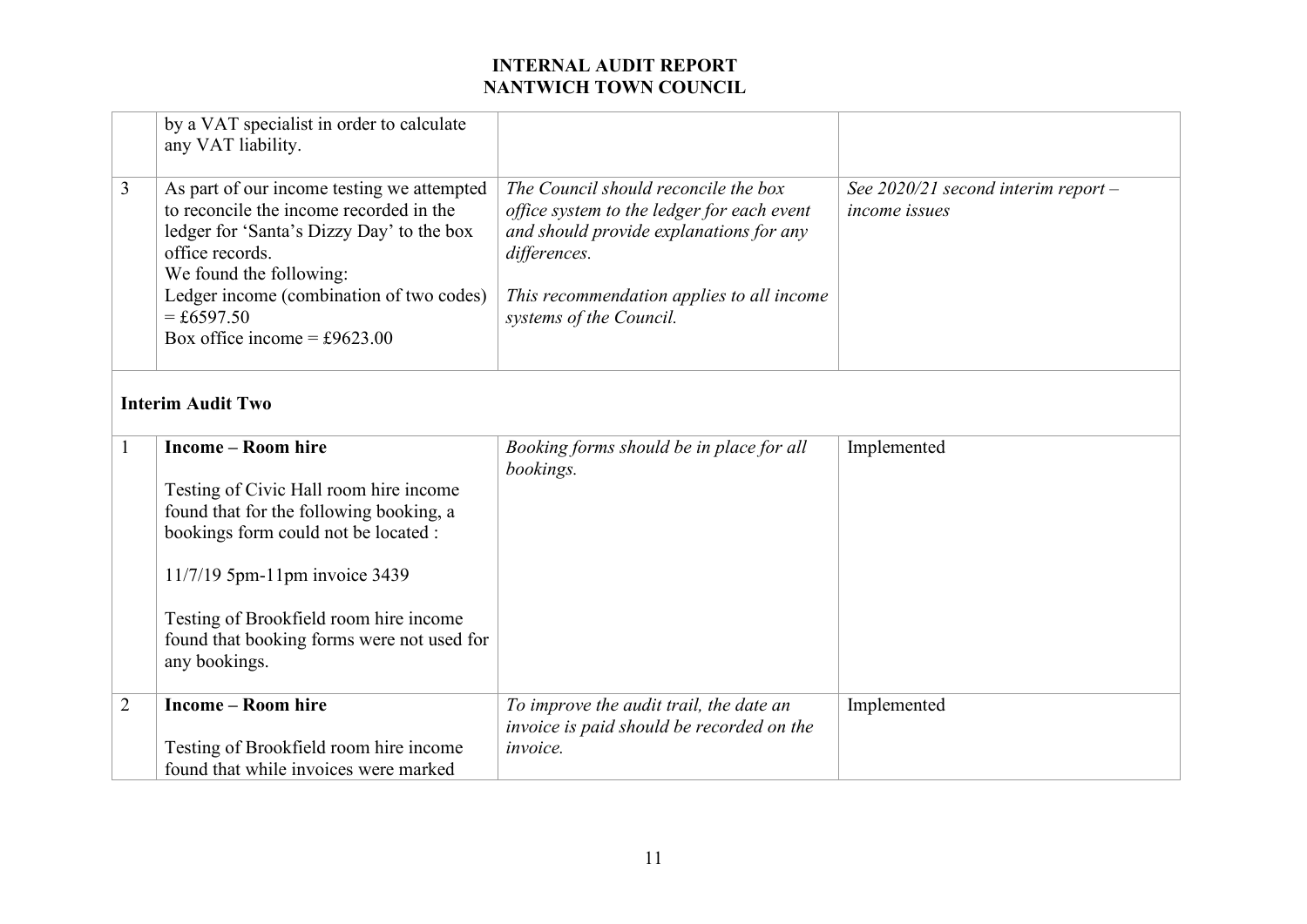|                | paid, the date paid was not recorded on the<br>invoice.                                                                                                                                                                                                                                                                                                                                                                                                                                                                                                  |                                                                                                                                                                                                                                                                                                                                                                                                                                                                       |             |
|----------------|----------------------------------------------------------------------------------------------------------------------------------------------------------------------------------------------------------------------------------------------------------------------------------------------------------------------------------------------------------------------------------------------------------------------------------------------------------------------------------------------------------------------------------------------------------|-----------------------------------------------------------------------------------------------------------------------------------------------------------------------------------------------------------------------------------------------------------------------------------------------------------------------------------------------------------------------------------------------------------------------------------------------------------------------|-------------|
| $\overline{3}$ | <b>Income – Room hire</b><br>The schedule of fees and charges approved<br>by Council differs from the information on<br>the website which states that Christenings<br>are free and states an hourly fee for hire of<br>the Peggy Killick Suite.                                                                                                                                                                                                                                                                                                          | The website should state the approved fees<br>and charges. Council should formally<br>approve that christenings are free of<br>charge.                                                                                                                                                                                                                                                                                                                                | Implemented |
| $\overline{4}$ | <b>Income</b> – Bar income<br>A review of stocktaking records for the<br>year found that a stocktake was not carried<br>out on 31/3/19 but on 23/3/19.                                                                                                                                                                                                                                                                                                                                                                                                   | The Council should ensure that a stocktake<br>is carried out on $31/3/20$ (or as near as<br>possible) in order to ensure that the<br>balance stated in the accounts is correct.                                                                                                                                                                                                                                                                                       | Implemented |
|                | <b>First Interim Internal Audit</b>                                                                                                                                                                                                                                                                                                                                                                                                                                                                                                                      |                                                                                                                                                                                                                                                                                                                                                                                                                                                                       |             |
| $\mathbf{1}$   | The council makes business, non-business<br>and VAT exempt supplies. The council<br>currently reclaims input VAT on all<br>supplies that relate to business, non-<br>business and VAT exempt activity.<br>However, according to VAT notice 749,<br>the council can only claim input VAT on<br>VAT exempt activity if the amount of<br>VAT relating to exempt supplies is below<br>the £7500 annual de minimis level. VAT<br>notice 749 indicates that if this £7500<br>threshold is exceeded, then none of the<br>VAT related to VAT exempt activity can | The council need to urgently secure the<br>services of a VAT consultant that has<br>experience in local authority VAT issues to<br>calculate whether there is any potential<br>exposure to VAT liabilities, including any<br>mitigation actions that can be taken, if<br>VAT on exempt activities is calculated as<br>exceeding the £7500 partial exemption<br>threshold.<br>The partial exemption calculations should<br>also be carried out for previous periods in | Implemented |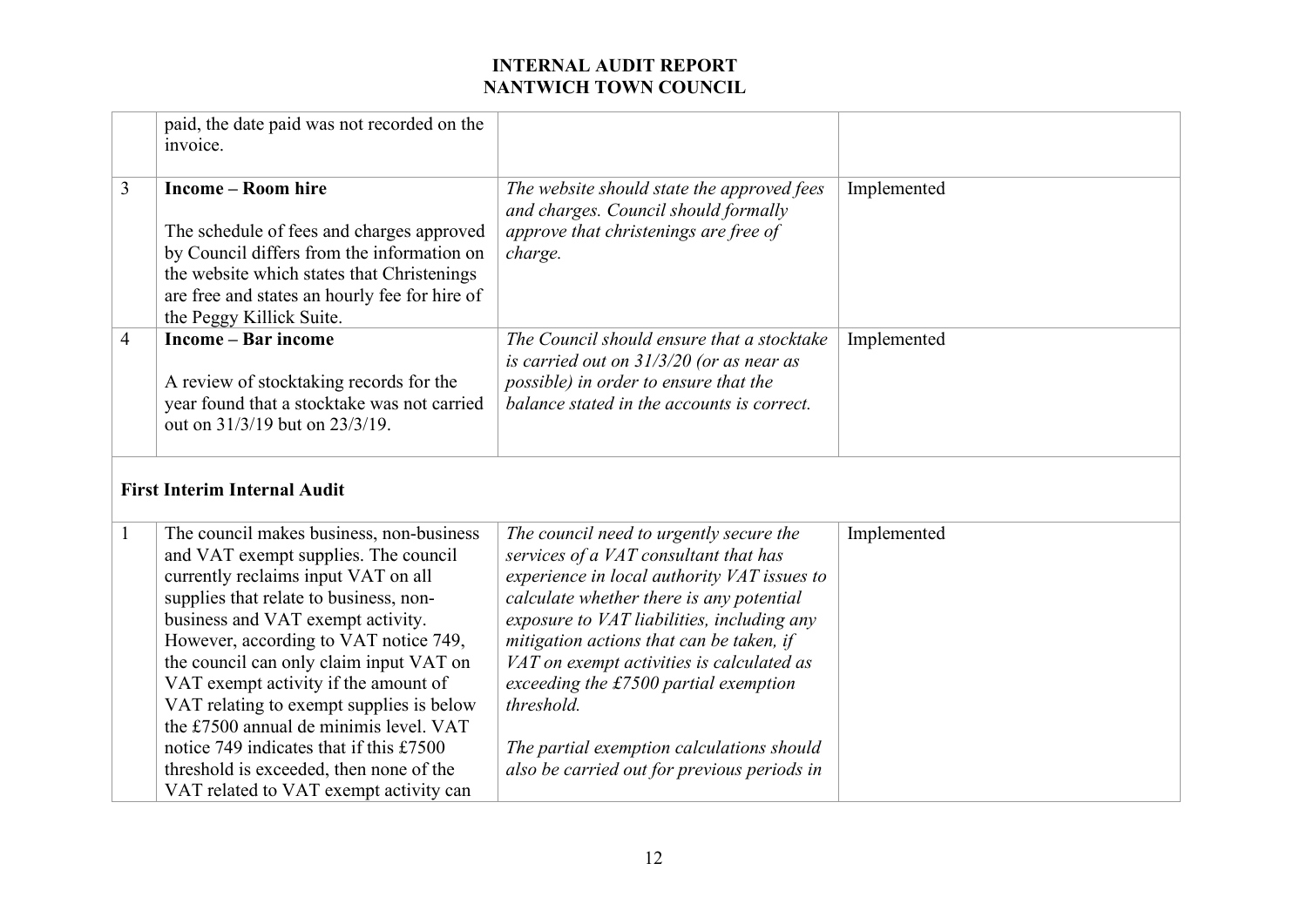|                | be reclaimed for the financial year. A<br>council should annually complete a<br>calculation called a partial exemption<br>calculation where there is clear potential to<br>exceed the £7500 limit for VAT inputs<br>relating to exempt activity.                                                                                                                                                                                                                                                             | accordance with VAT time limit<br>requirements.<br>The council should secure an<br>understanding of VAT notice 749 and the<br>partial exemption rules |             |
|----------------|--------------------------------------------------------------------------------------------------------------------------------------------------------------------------------------------------------------------------------------------------------------------------------------------------------------------------------------------------------------------------------------------------------------------------------------------------------------------------------------------------------------|-------------------------------------------------------------------------------------------------------------------------------------------------------|-------------|
|                | The council currently has two material<br>types of VAT exempt activity which are<br>the hall/room hire for the Civic Hall, and<br>the hall/room hire for the Brookfield<br>building. In addition, the stall hire for the<br>farmers market is VAT exempt. We<br>reviewed total VAT covering all activities<br>reclaimed in the financial year and it is<br>clear the amount is significantly in excess<br>of £7500 each year so a partial exemption<br>calculation should have been carried out<br>annually. |                                                                                                                                                       |             |
|                | No partial exemption calculation has been<br>carried out to evidence whether the total<br>VAT across all council activity and<br>expenditure that is related to exempt<br>activities for the year is in excess of £7500.<br>Therefore, the council cannot currently<br>evidence whether it is exposed to the risk<br>of a significant VAT liability.                                                                                                                                                         |                                                                                                                                                       |             |
| $\overline{2}$ | Significant expenditure of up to £200,000<br>is planned for the civic hall. A major<br>proportion of the activity at the hall would                                                                                                                                                                                                                                                                                                                                                                          | Prior to a decision to undertake any<br>significant works to council buildings the<br>council should secure the services of a                         | Implemented |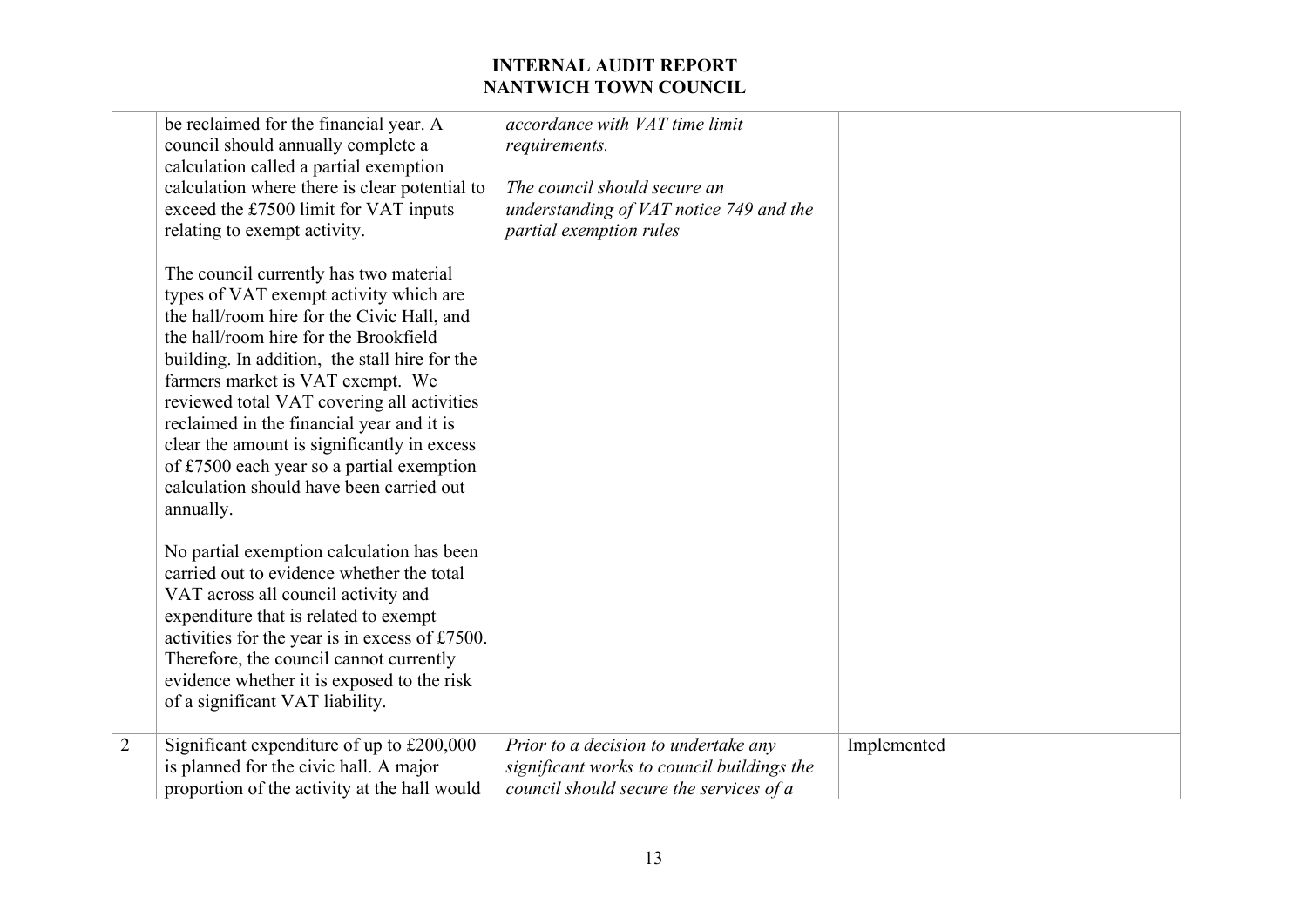|   | relate to hall/room hire which is an exempt<br>VAT supply. As noted in issue 1.) partial<br>exemption rules (as set out in VAT notice<br>749) only permit the council to reclaim up<br>to £7500 input VAT relating to VAT<br>exempt activity in any one financial year.<br>If input VAT on exempt supplies exceeds<br>the £7500 threshold no input VAT<br>attributable to exempt activity can usually<br>be reclaimed. | VAT adviser to provide guidance on the<br>VAT impact of the various options<br>available including the Option to Tax<br>currently exempt activity. |             |
|---|------------------------------------------------------------------------------------------------------------------------------------------------------------------------------------------------------------------------------------------------------------------------------------------------------------------------------------------------------------------------------------------------------------------------|----------------------------------------------------------------------------------------------------------------------------------------------------|-------------|
| 3 | The Financial Regulations (section 11.2)<br>require quotations to be secured for the<br>following contract thresholds:<br>At least 2 quotations for<br>expenditure between £201 and<br>£3000<br>At least 3 quotations for<br>expenditure between £3001 and<br>£10000, and up to £20000<br>Formal tendering for expenditure<br>above £20001                                                                             | The council must ensure it complies with<br>the adopted Financial Regulations.                                                                     | Implemented |
|   | Sample testing of expenditure for the first<br>six months of the financial year and<br>discussion with staff identified quotations<br>were not available for the majority of our<br>sample items and that as a matter of course                                                                                                                                                                                        |                                                                                                                                                    |             |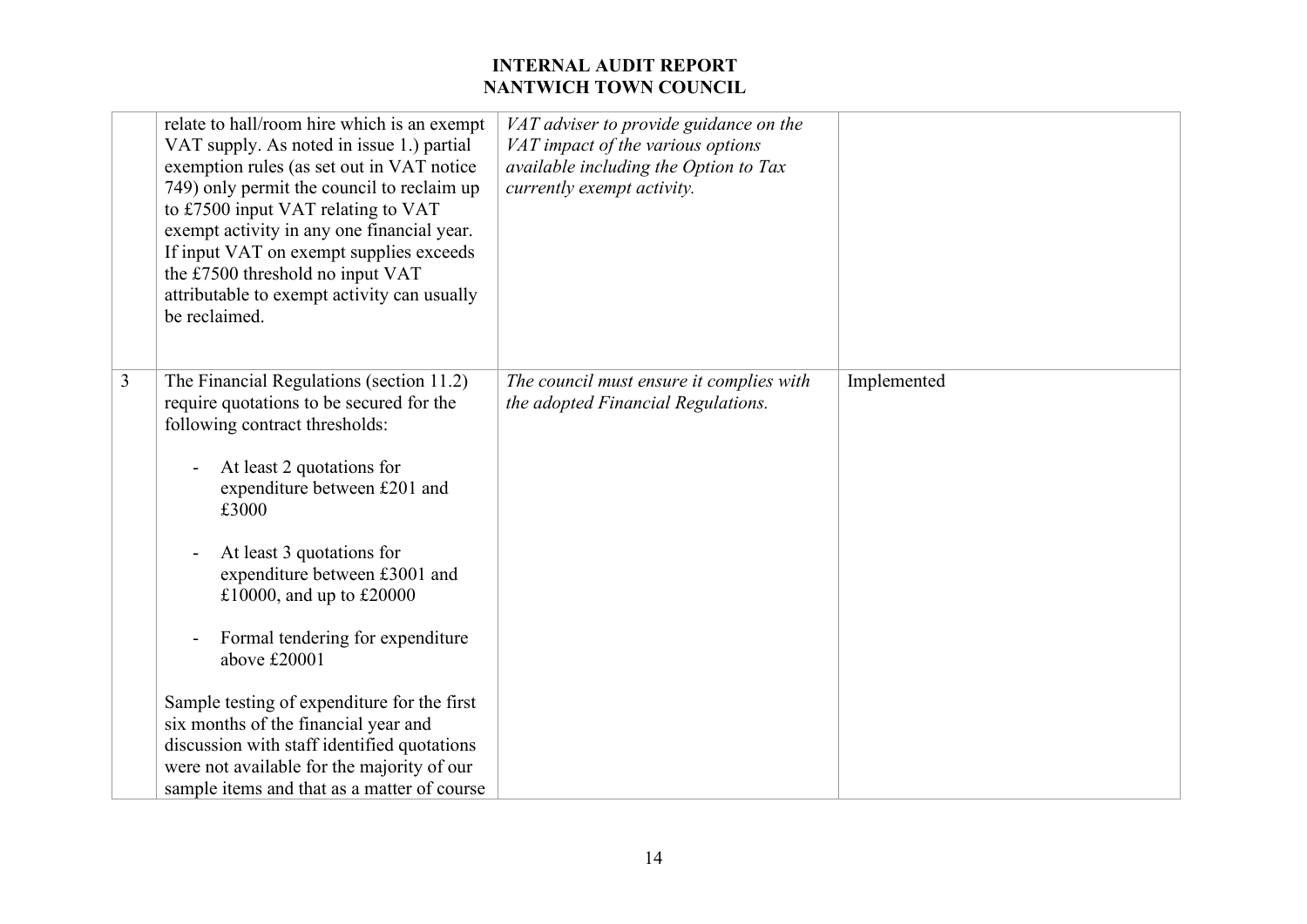|   | the quotations and tendering requirements<br>as specified in the Financial Regulations<br>are not complied with. Therefore, the<br>council has been operating in breach of its<br>Financial Regulations and this will impact<br>on how the council answers the<br>governance statements in the Annual<br>Governance Statements in the AGAR<br>annual return.                                                                                                                                                                                                                                                                                                                                                                    |                                                                                                                                                                                    |             |
|---|---------------------------------------------------------------------------------------------------------------------------------------------------------------------------------------------------------------------------------------------------------------------------------------------------------------------------------------------------------------------------------------------------------------------------------------------------------------------------------------------------------------------------------------------------------------------------------------------------------------------------------------------------------------------------------------------------------------------------------|------------------------------------------------------------------------------------------------------------------------------------------------------------------------------------|-------------|
| 4 | The Financial Regulations (FRs) are not fit<br>for current purpose, for instance:<br>there are no regulations governing<br>member authorisation requirements<br>for online payments, cheques and<br>other payment types<br>risk assessment requirements are<br>not included<br>there are limited regulations on<br>payroll and no authorisation<br>requirements for payroll<br>there are no regulations covering<br>internet banking controls including<br>security<br>there are no regulations governing<br>the asset register including<br>verification of existence of assets<br>and health and safety inspections<br>The loans and investments section<br>does not contain any regulations<br>governing borrowing approvals | NALC model Financial Regulations which<br>have been aligned to council scope and<br>activity, and model Standing Orders,<br>should be adopted at the next full council<br>meeting. | Implemented |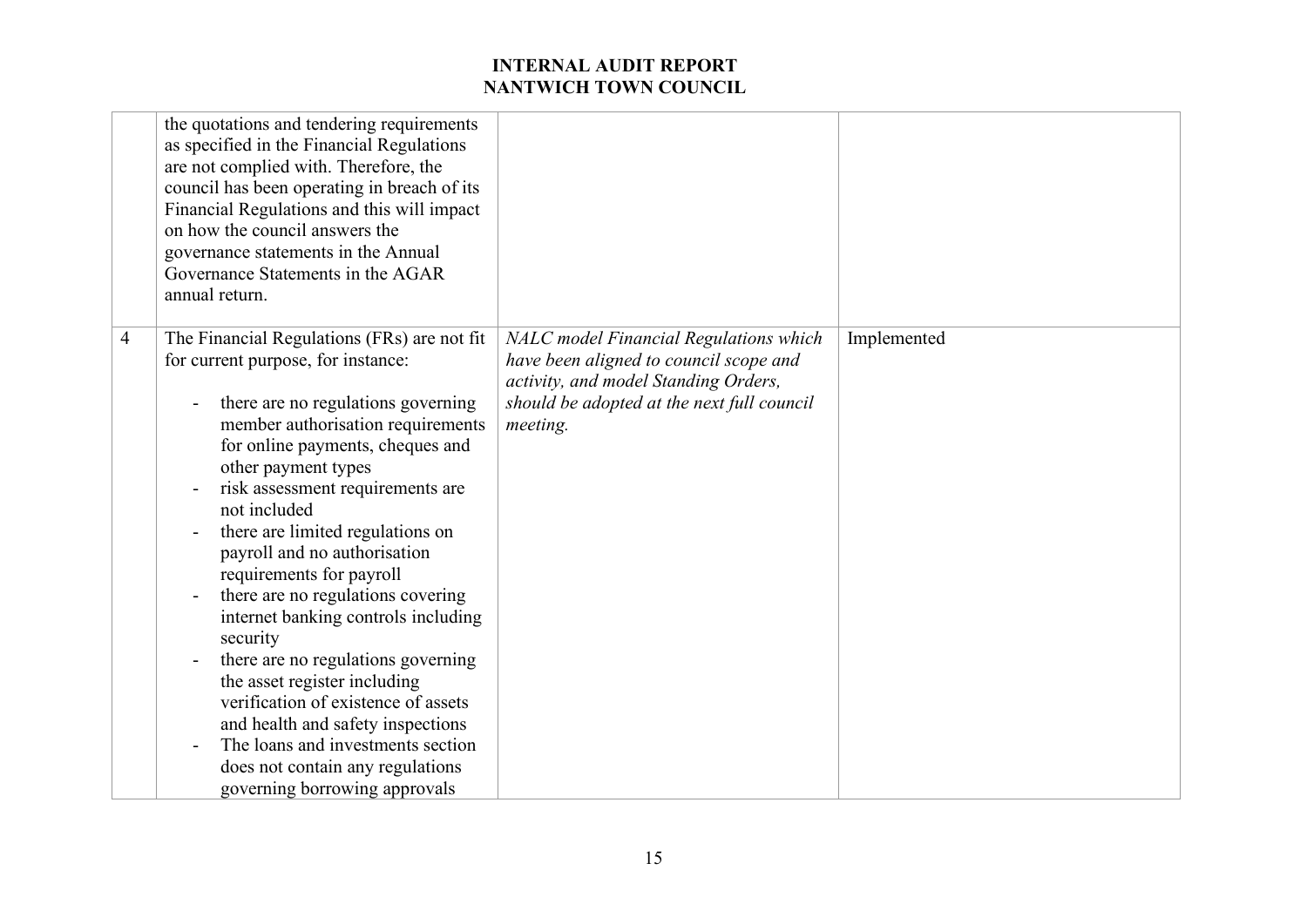|   | We understand a working group is<br>currently reviewing and aligning NALC<br>model FRs to the council scope and<br>activity to be presented to full council for<br>approval.<br>The Standing Orders have not been<br>reviewed and updated for a number of<br>financial years.                                                                                                                                                                                                                                                                                                                                                                                                                                                         |                                                                                                                                                                                                                                                                                                                                                                                                                                   |             |
|---|---------------------------------------------------------------------------------------------------------------------------------------------------------------------------------------------------------------------------------------------------------------------------------------------------------------------------------------------------------------------------------------------------------------------------------------------------------------------------------------------------------------------------------------------------------------------------------------------------------------------------------------------------------------------------------------------------------------------------------------|-----------------------------------------------------------------------------------------------------------------------------------------------------------------------------------------------------------------------------------------------------------------------------------------------------------------------------------------------------------------------------------------------------------------------------------|-------------|
| 5 | Currently, the CCLA deposits are included<br>in Fixed Assets as long term investments<br>rather than cash and short term<br>investments. However, review of the<br>statements identified that significant<br>transfers to the current account had been<br>made from one of the CCLA accounts to<br>fund capital expenditure so it does not<br>appear the funds are tied up for an<br>extended period. The council CCLA<br>accounts comprise:<br>a current value of £39171 invested<br>in the Local Authority property<br>fund. The redemption terms<br>indicate units can be redeemed each<br>month on the fixed dealing date,<br>although the fund can impose a<br>notice period of six months, or if<br>the CCLA considers there is | The council need to carry out a review to<br>identify whether the treatment of the CCLA<br>and other deposits in the year end accounts<br>and AGAR annual return is correct by<br>reference to the Practitioners Guide<br>definition for Short Term Investments. This<br>review should involve discussion with the<br>external auditor before the 2019/20 audit<br>process commences as the potential<br>amendments are material. | Implemented |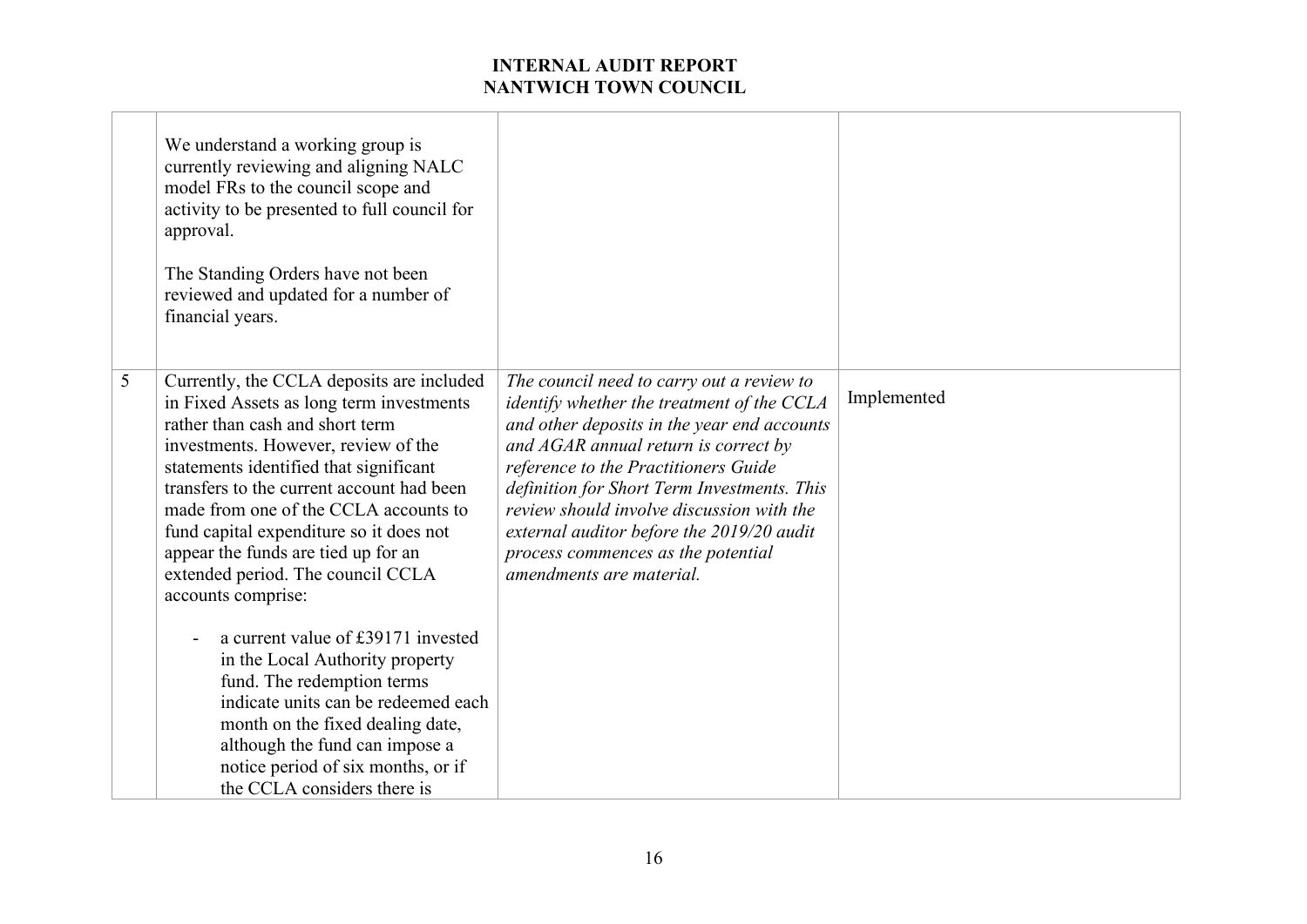|   | insufficient liquidity to meet<br>redemption requests it can delay<br>redemptions for any period it so<br>determines.<br>A current balance of £660000<br>invested in the Public Sector<br>Deposit Fund. Access to this<br>account is by redemption form and<br>the required funds are released on<br>the same day as the request, if this<br>is received before 11.30am.                                                                                                                                                                                                     |                                                                                                                       |             |
|---|------------------------------------------------------------------------------------------------------------------------------------------------------------------------------------------------------------------------------------------------------------------------------------------------------------------------------------------------------------------------------------------------------------------------------------------------------------------------------------------------------------------------------------------------------------------------------|-----------------------------------------------------------------------------------------------------------------------|-------------|
|   | The Practitioners guide defines short term<br>investments as follows:                                                                                                                                                                                                                                                                                                                                                                                                                                                                                                        |                                                                                                                       |             |
|   | 'Short-term investments, which mainly<br>include deposit and savings accounts<br>typically provided by banks, are those that<br>display the following characteristics: • are<br>denominated in pounds Sterling; • have a<br>maturity of 12 months or less; • the whole<br>of the original sum invested can, from the<br>time that the investment is made, be<br>accessed for use by the authority without<br>any reduction; and • the authority has<br>assessed the counterparty and is satisfied<br>that the original sum invested is not subject<br>to unreasonable risk ' |                                                                                                                       |             |
| 6 | The general expenditure is provided to<br>members for approval as a spreadsheet<br>rather than as a direct print of the RBS                                                                                                                                                                                                                                                                                                                                                                                                                                                  | The RBS ledger cash book payments<br>should be reported to council for approval<br>so members can be assured they are | Implemented |
|   |                                                                                                                                                                                                                                                                                                                                                                                                                                                                                                                                                                              |                                                                                                                       |             |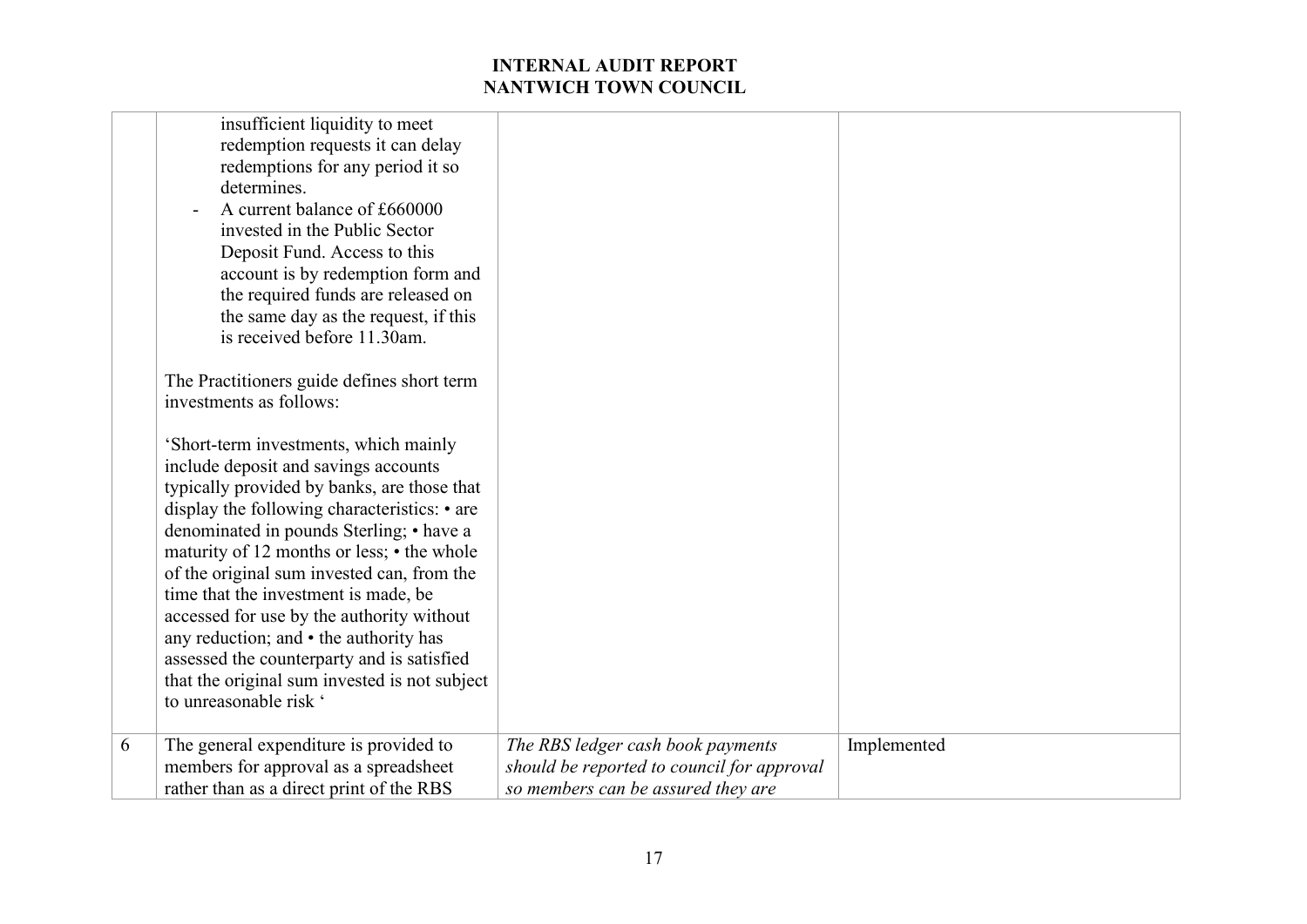|        | ledger cash book. As a spreadsheet is being<br>reported rather than the prime book of<br>record (the cash book ledger) there is a risk<br>transactions will be omitted or incorrectly<br>recorded when compiling the spreadsheet.                                                                            | approving the transactions that have been<br>paid, input into the ledger and reconciled<br>in the bank reconciliation.                                                      |             |
|--------|--------------------------------------------------------------------------------------------------------------------------------------------------------------------------------------------------------------------------------------------------------------------------------------------------------------|-----------------------------------------------------------------------------------------------------------------------------------------------------------------------------|-------------|
| $\tau$ | The fees and charges levied by the council,<br>for instance for room/hall hire, are not<br>agreed by the council annually, as required<br>by the Financial Regulations.                                                                                                                                      | The council should agree all fees and<br>charges in advance of the next financial<br>year and each year thereafter.                                                         | Implemented |
| 8      | There is no programme of regular checks<br>of supplier standing data and supplier<br>invoice payments by council. In particular,<br>there are no checks by councillors of<br>online bank account payment details with<br>the supplier invoice bank details.                                                  | A programme of regular checks of supplier<br>payments and standing data should be<br>carried out by councillors and this check<br>should be evidenced by a dated signature. | Implemented |
| 9      | There are large number of expenditure<br>ledger codes including a significant<br>number with no historical activity and<br>others where there is only one minor<br>transaction per annum, eg the data<br>protection registration of £35 has its own<br>budget code and there is one transaction<br>per year. | The council should consider rationalising<br>the number of expenditure codes in the<br>RBS ledger system.                                                                   | Implemented |
| 10     | Prior to September no payment schedules<br>were being presented to council for<br>approval. The new clerk has identified this<br>issue and all payments to date in the                                                                                                                                       | In future, payment schedules including<br>online, Direct Debit, Standing Order,<br>cheque, petty cash and cards should be put<br>to council monthly for approval.           | Implemented |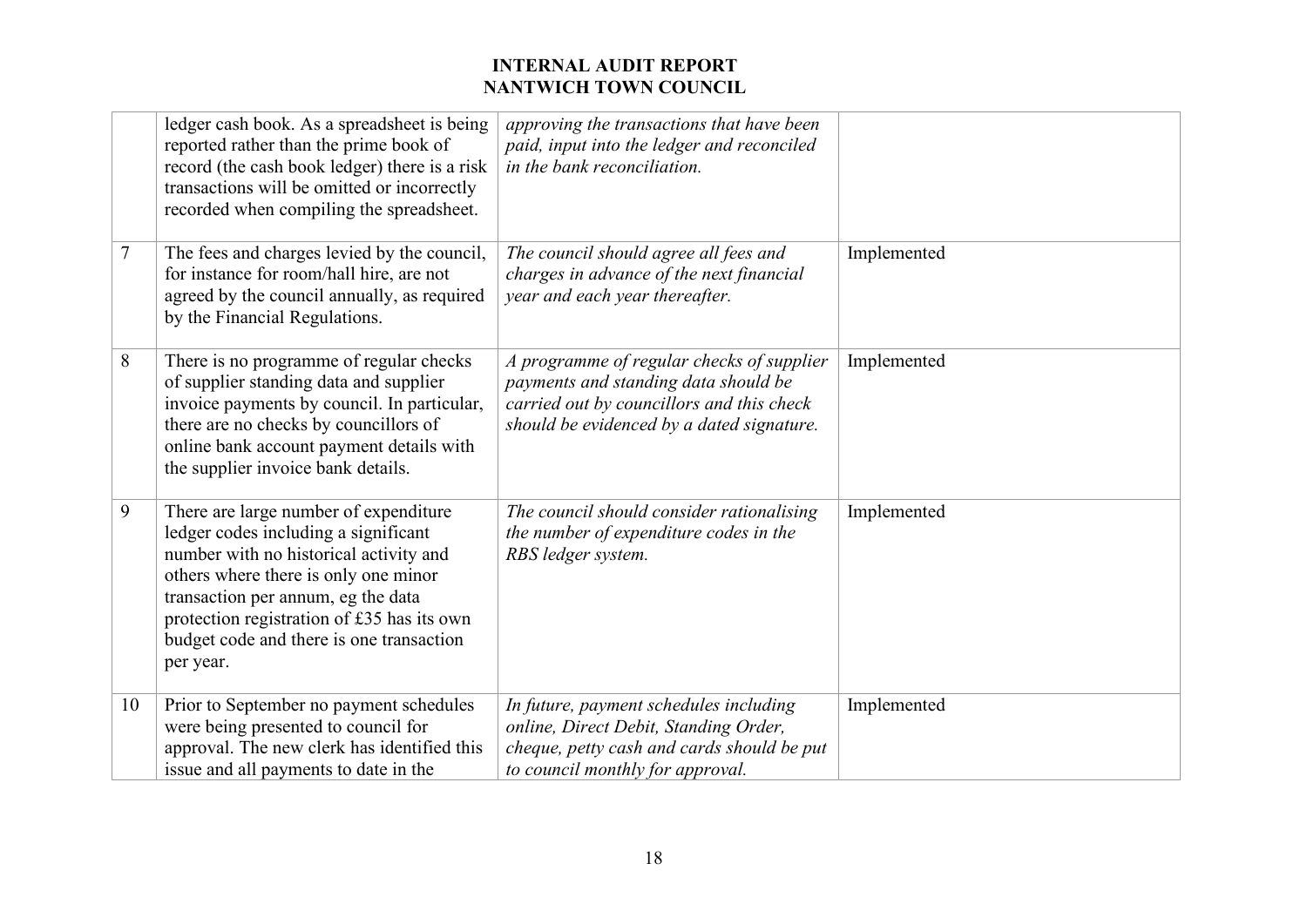|    | 2019/20 financial year were put to the last<br>council meeting for approval.                                                                                                                                                                                                                                                                                                                                                                                                |                                                                                                                                              |                                                        |
|----|-----------------------------------------------------------------------------------------------------------------------------------------------------------------------------------------------------------------------------------------------------------------------------------------------------------------------------------------------------------------------------------------------------------------------------------------------------------------------------|----------------------------------------------------------------------------------------------------------------------------------------------|--------------------------------------------------------|
| 11 | Income Review:<br>there are £995 of long dated<br>outstanding balances on the aged<br>sales ledger                                                                                                                                                                                                                                                                                                                                                                          | The aged outstanding debtor balances<br>should be followed up with customers to<br>ensure resolved by the year end                           | See $2020/21$ second interim report -<br>income issues |
|    | The June month end sales ledger<br>aged balance was £5653, however,<br>the ledger debtor balance at the<br>same date was £2575, a difference<br>of £3078. This had been identified<br>by staff and was due to transactions<br>recorded in July in nominal ledger<br>but June is sales ledger.<br>The input header sheet for room                                                                                                                                            | Care should be taken to ensure correct<br>dates are used when inputting sales into<br>the RBS ledger / sales ledger.                         |                                                        |
|    | hires and other incomes such as bar<br>/equipment hire has 'input' noted<br>where VAT is to be accounted for<br>but this is incorrectly recorded<br>against non-VATable or VAT<br>exempt items. We identified no<br>errors because the staff member<br>involved in input had a good<br>understanding as to what income<br>types should be subject to VAT,<br>however, these input forms could<br>result in errors if another member<br>of staff had to undertake input into | The income input header sheets should be<br>reviewed to ensure they are clear as to<br>which income types should be subject to<br><b>VAT</b> |                                                        |